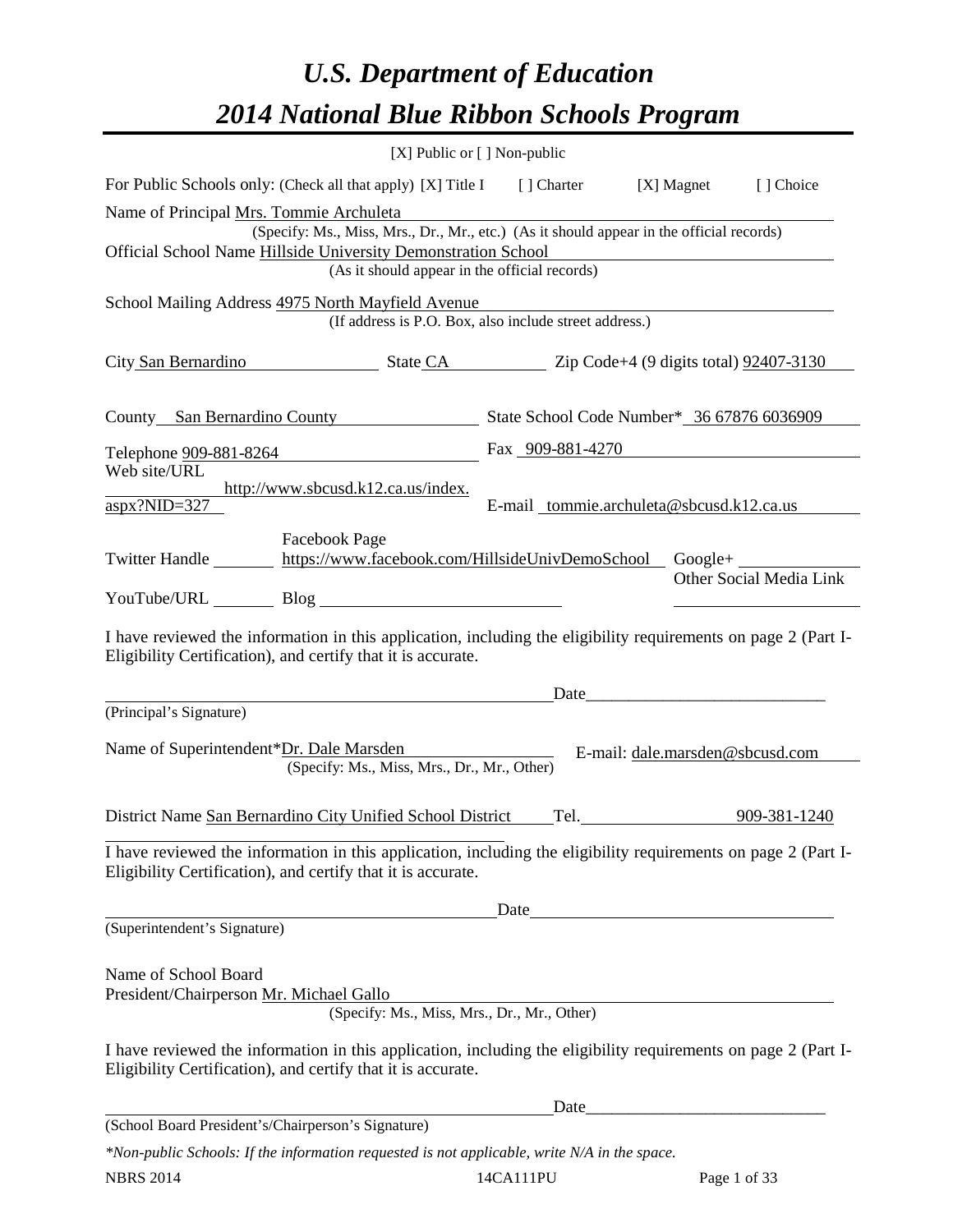### **Include this page in the school's application as page 2.**

The signatures on the first page of this application (cover page) certify that each of the statements below concerning the school's eligibility and compliance with U.S. Department of Education, Office for Civil Rights (OCR) requirements is true and correct.

- 1. The school configuration includes one or more of grades K-12. (Schools on the same campus with one principal, even a K-12 school, must apply as an entire school.)
- 2. The school has made its Annual Measurable Objectives (AMOs) or Adequate Yearly Progress (AYP) each year for the past two years and has not been identified by the state as "persistently dangerous" within the last two years.
- 3. To meet final eligibility, a public school must meet the state's AMOs or AYP requirements in the 2013-2014 school year and be certified by the state representative. Any status appeals must be resolved at least two weeks before the awards ceremony for the school to receive the award.
- 4. If the school includes grades 7 or higher, the school must have foreign language as a part of its curriculum.
- 5. The school has been in existence for five full years, that is, from at least September 2008 and each tested grade must have been part of the school for the past three years.
- 6. The nominated school has not received the National Blue Ribbon Schools award in the past five years: 2009, 2010, 2011, 2012, or 2013.
- 7. The nominated school has no history of testing irregularities, nor have charges of irregularities been brought against the school at the time of nomination. The U.S. Department of Education reserves the right to disqualify a school's application and/or rescind a school's award if irregularities are later discovered and proven by the state.
- 8. The nominated school or district is not refusing Office of Civil Rights (OCR) access to information necessary to investigate a civil rights complaint or to conduct a district-wide compliance review.
- 9. The OCR has not issued a violation letter of findings to the school district concluding that the nominated school or the district as a whole has violated one or more of the civil rights statutes. A violation letter of findings will not be considered outstanding if OCR has accepted a corrective action plan from the district to remedy the violation.
- 10. The U.S. Department of Justice does not have a pending suit alleging that the nominated school or the school district as a whole has violated one or more of the civil rights statutes or the Constitution's equal protection clause.
- 11. There are no findings of violations of the Individuals with Disabilities Education Act in a U.S. Department of Education monitoring report that apply to the school or school district in question; or if there are such findings, the state or district has corrected, or agreed to correct, the findings.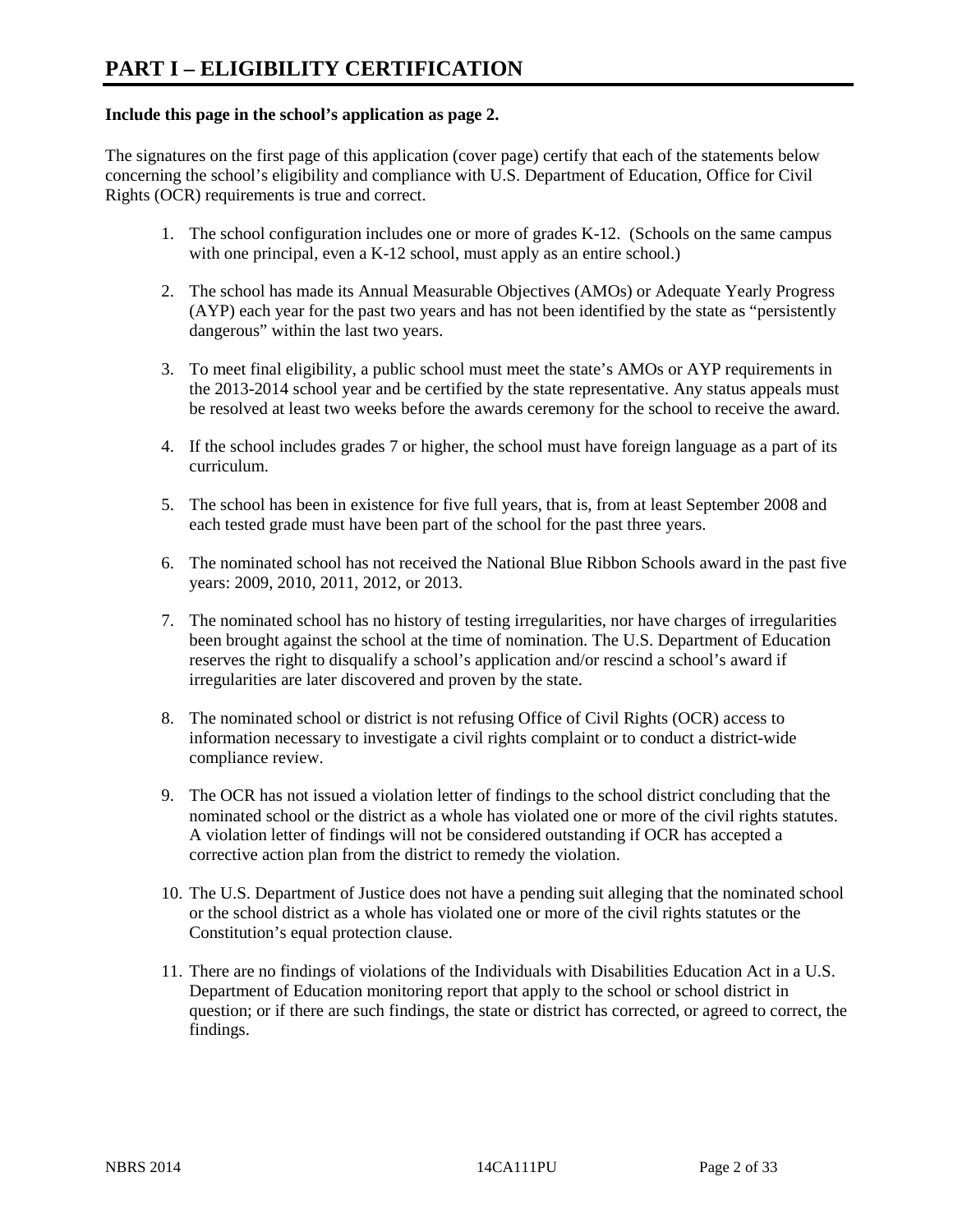## **PART II - DEMOGRAPHIC DATA**

### **All data are the most recent year available.**

**DISTRICT** (Question 1 is not applicable to non-public schools)

| $\perp$ | Number of schools in the district<br>(per district designation): | $51$ Elementary schools (includes K-8)<br>10 Middle/Junior high schools |
|---------|------------------------------------------------------------------|-------------------------------------------------------------------------|
|         |                                                                  | 9 High schools                                                          |
|         |                                                                  | $0 K-12$ schools                                                        |

70 TOTAL

**SCHOOL** (To be completed by all schools)

- 2. Category that best describes the area where the school is located:
	- [X] Urban or large central city
	- [ ] Suburban with characteristics typical of an urban area
	- [ ] Suburban
	- [ ] Small city or town in a rural area
	- [ ] Rural
- 3. 1 Number of years the principal has been in her/his position at this school.
- 4. Number of students as of October 1 enrolled at each grade level or its equivalent in applying school:

| Grade                           | # of         | # of Females | <b>Grade Total</b> |
|---------------------------------|--------------|--------------|--------------------|
|                                 | <b>Males</b> |              |                    |
| <b>PreK</b>                     | 0            | 0            | 0                  |
| K                               | 48           | 45           | 93                 |
| $\mathbf{1}$                    | 61           | 59           | 120                |
| $\boldsymbol{2}$                | 56           | 61           | 117                |
| 3                               | 53           | 68           | 121                |
| 4                               | 42           | 60           | 102                |
| 5                               | 52           | 47           | 99                 |
| 6                               | 37           | 28           | 65                 |
| 7                               | 0            | 0            | 0                  |
| 8                               | $\theta$     | 0            | 0                  |
| 9                               | $\theta$     | 0            | 0                  |
| 10                              | 0            | 0            | 0                  |
| 11                              | 0            | 0            | 0                  |
| 12                              | 0            | 0            | 0                  |
| <b>Total</b><br><b>Students</b> | 349          | 368          | 717                |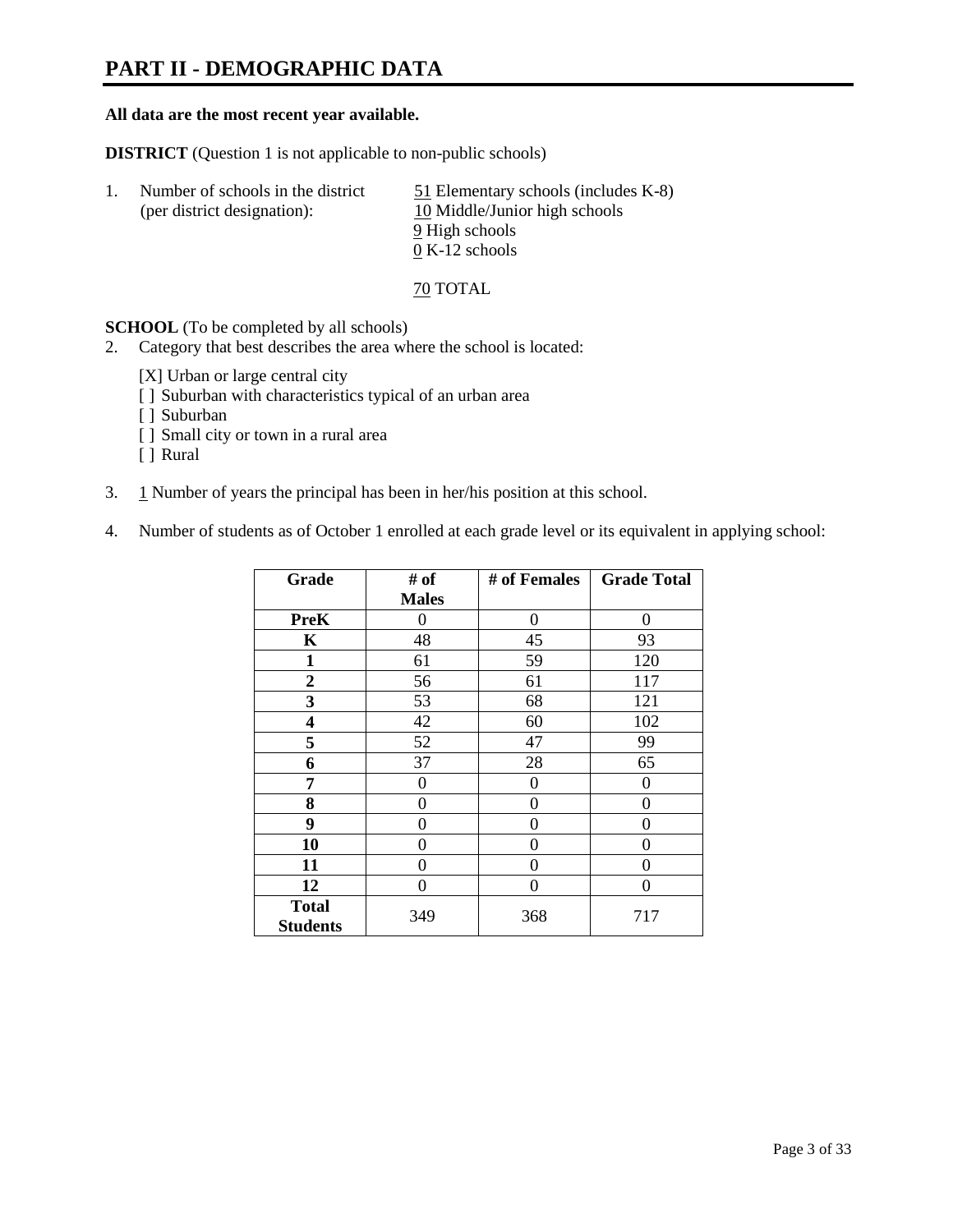the school: 1 % Asian

5. Racial/ethnic composition of  $1\%$  American Indian or Alaska Native 9 % Black or African American 71 % Hispanic or Latino 1 % Native Hawaiian or Other Pacific Islander 13 % White 2 % Two or more races **100 % Total** 

(Only these seven standard categories should be used to report the racial/ethnic composition of your school. The Final Guidance on Maintaining, Collecting, and Reporting Racial and Ethnic Data to the U.S. Department of Education published in the October 19, 2007 *Federal Register* provides definitions for each of the seven categories.)

6. Student turnover, or mobility rate, during the 2012 - 2013 year: 37%

This rate should be calculated using the grid below. The answer to (6) is the mobility rate.

| <b>Steps For Determining Mobility Rate</b>         | Answer |
|----------------------------------------------------|--------|
| (1) Number of students who transferred to          |        |
| the school after October 1, 2012 until the         | 142    |
| end of the school year                             |        |
| (2) Number of students who transferred             |        |
| <i>from</i> the school after October 1, 2012 until | 126    |
| the end of the 2012-2013 school year               |        |
| (3) Total of all transferred students [sum of      | 268    |
| rows $(1)$ and $(2)$ ]                             |        |
| (4) Total number of students in the school as      | 717    |
| of October 1                                       |        |
| $(5)$ Total transferred students in row $(3)$      | 0.374  |
| divided by total students in row (4)               |        |
| $(6)$ Amount in row $(5)$ multiplied by 100        | 37     |

### 7. English Language Learners (ELL) in the school: 37 %

186 Total number ELL

Number of non-English languages represented:  $2$ Specify non-English languages: Spanish and Pasha

8. Students eligible for free/reduced-priced meals: 88 %

Total number students who qualify: 685

If this method is not an accurate estimate of the percentage of students from low-income families, or the school does not participate in the free and reduced-priced school meals program, supply an accurate estimate and explain how the school calculated this estimate.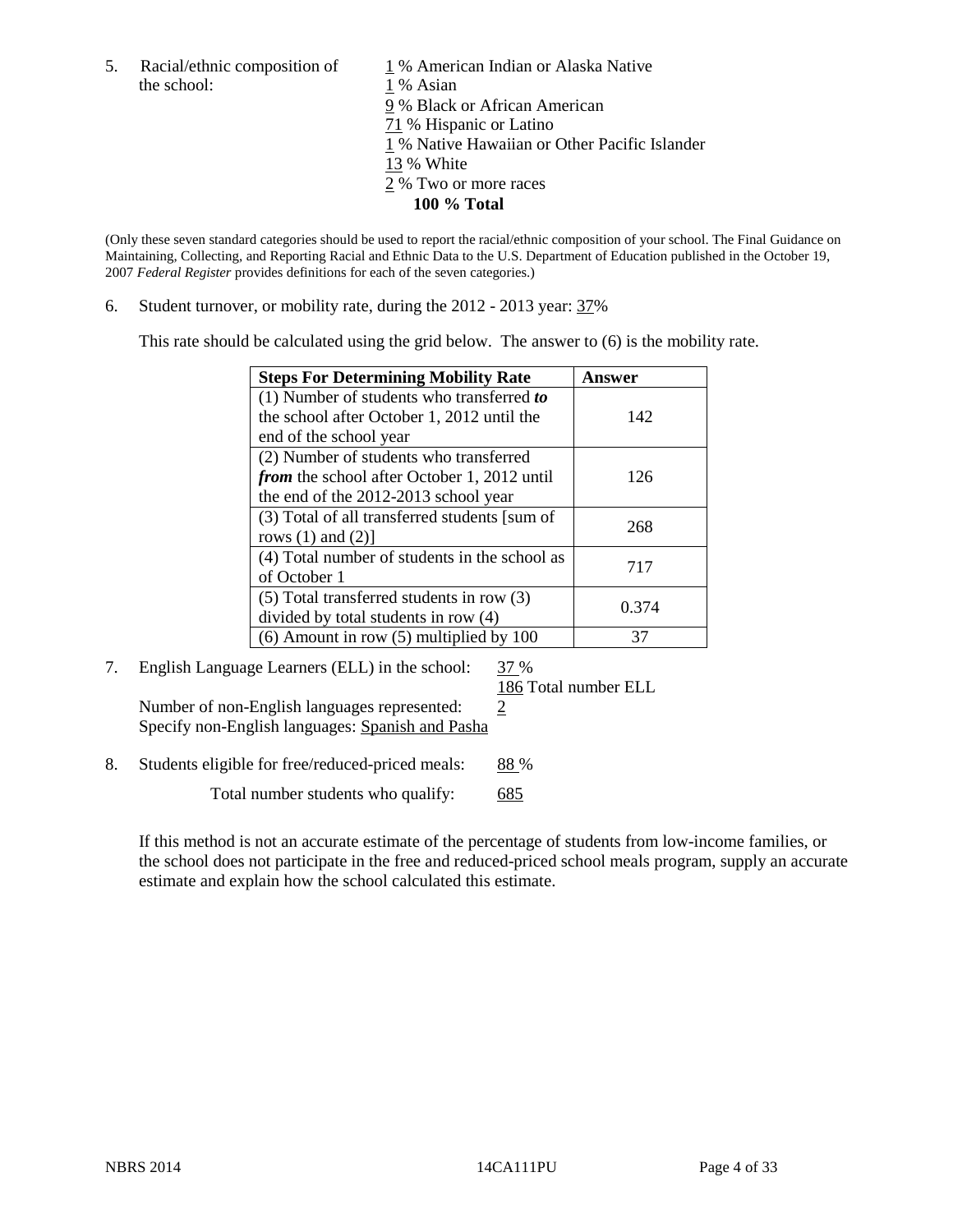92 Total number of students served

Indicate below the number of students with disabilities according to conditions designated in the Individuals with Disabilities Education Act. Do not add additional categories.

- 25 Autism 0 Orthopedic Impairment<br>0 Deafness 9 Other Health Impaired 9 Other Health Impaired 0 Deaf-Blindness1 9 Specific Learning Disability
- 0 Emotional Disturbance 8 Speech or Language Impairment
- 0 Hearing Impairment 0 Traumatic Brain Injury
- 29 Mental Retardation 0 Visual Impairment Including Blindness
- 2 Multiple Disabilities 0 Developmentally Delayed

10. Use Full-Time Equivalents (FTEs), rounded to nearest whole numeral, to indicate the number of personnel in each of the categories below:

|                                       | <b>Number of Staff</b>      |
|---------------------------------------|-----------------------------|
| Administrators                        |                             |
| Classroom teachers                    | 24                          |
| Resource teachers/specialists         |                             |
| e.g., reading, math, science, special | 6                           |
| education, enrichment, technology,    |                             |
| art, music, physical education, etc.  |                             |
| Paraprofessionals                     | 20                          |
| Student support personnel             |                             |
| e.g., guidance counselors, behavior   |                             |
| interventionists, mental/physical     |                             |
| health service providers,             | $\mathcal{D}_{\mathcal{L}}$ |
| psychologists, family engagement      |                             |
| liaisons, career/college attainment   |                             |
| coaches, etc.                         |                             |
|                                       |                             |

11. Average student-classroom teacher ratio, that is, the number of students in the school divided by the FTE of classroom teachers, e.g.,  $22:1$   $27:1$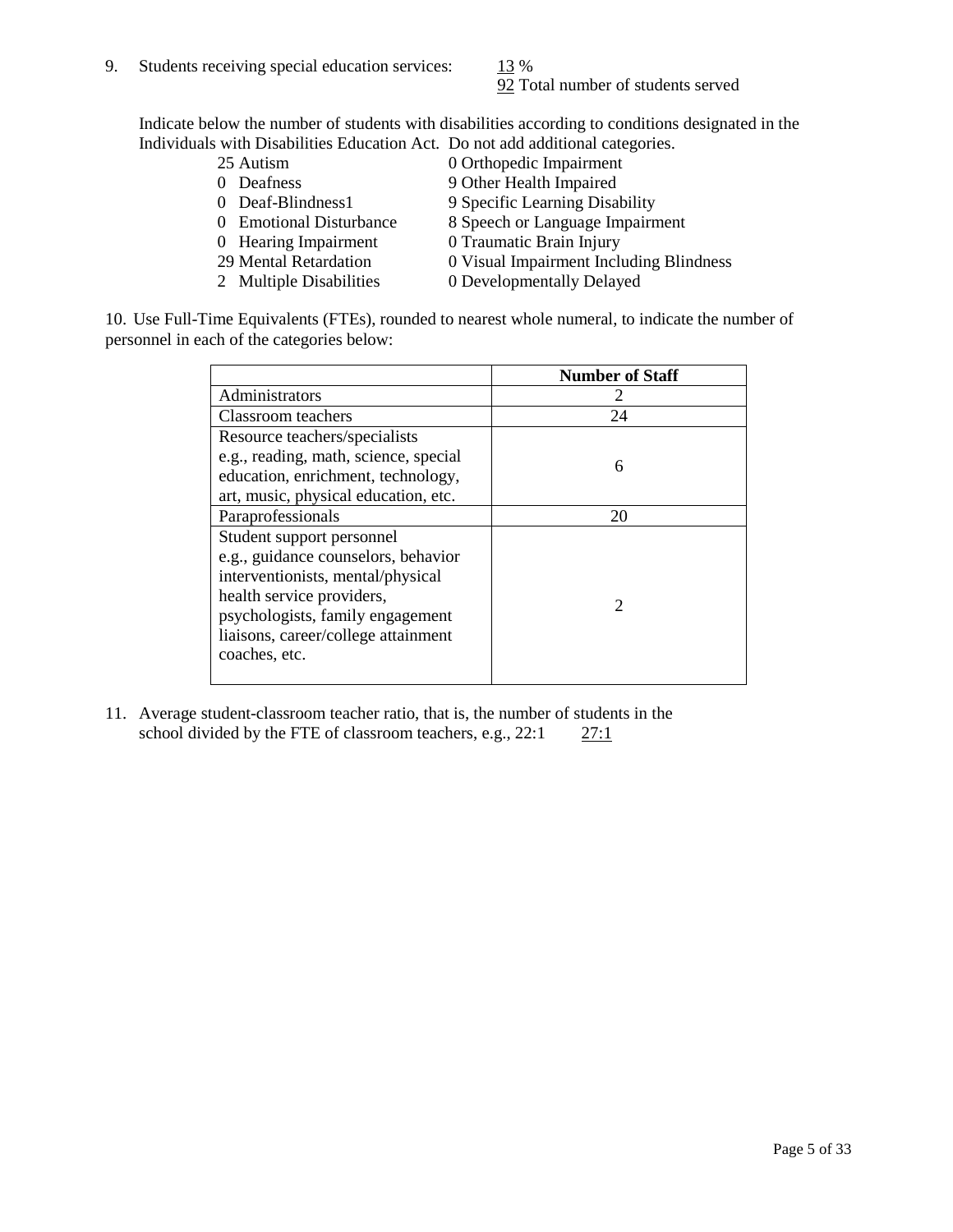12. Show daily student attendance rates. Only high schools need to supply yearly graduation rates.

| <b>Required Information</b> | 2012-2013 | 2011-2012 | 2010-2011 | 2009-2010 | 2008-2009 |
|-----------------------------|-----------|-----------|-----------|-----------|-----------|
| Daily student attendance    | 96%       | 96%       | 95%       | 95%       | 96%       |
| High school graduation rate | 0%        | 9%        | 0%        | 0%        | 0%        |

### 13. **For schools ending in grade 12 (high schools)**

Show percentages to indicate the post-secondary status of students who graduated in Spring 2013

| <b>Post-Secondary Status</b>                  |    |
|-----------------------------------------------|----|
| Graduating class size                         |    |
| Enrolled in a 4-year college or university    | 0% |
| Enrolled in a community college               | 0% |
| Enrolled in career/technical training program | 0% |
| Found employment                              | 0% |
| Joined the military or other public service   | 0% |
| <b>Other</b>                                  | 2% |

14. Indicate whether your school has previously received a National Blue Ribbon Schools award. Yes  $No \underline{X}$ 

If yes, select the year in which your school received the award.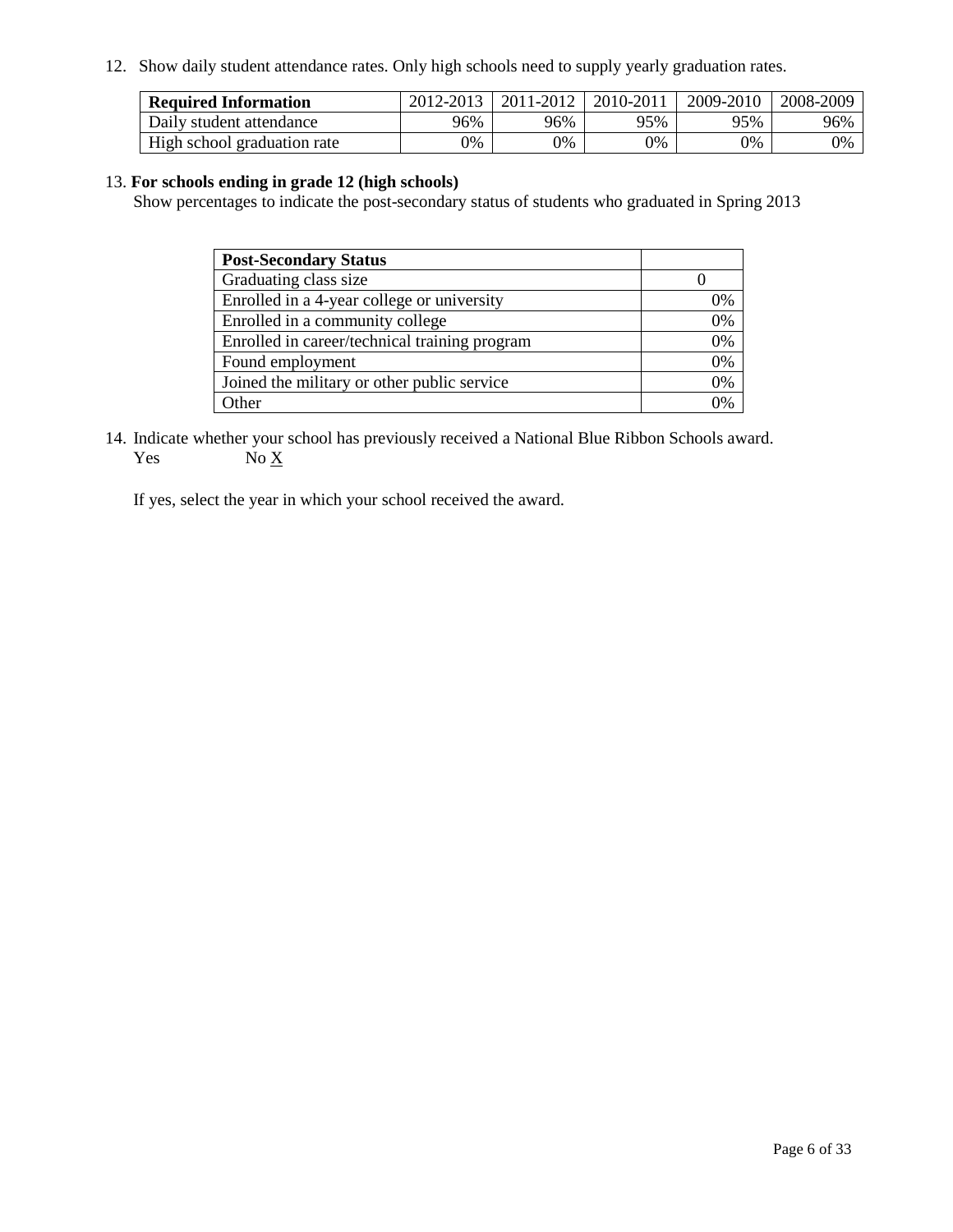### **PART III – SUMMARY**

The mission: Hillside University Demonstration School is dedicated to the joy of learning in an enriched and nurturing environment that enables students and staff to grow to their fullest potential.

Situated at the base of the San Bernardino mountains lies Hillside University Demonstration School, a San Bernardino City Unified School District community of dedicated educators and staff, enthusiastic students, and involved community members, focused on success for all participants. Hillside has been a premier Options Magnet Program School of choice for 27 years. Our district Magnet program allows parents to send their children to choice SBCUSD district schools based on such criteria as high achieving schools and enrichment programs, which Hillside possesses. We currently have two magnet programs at the school to meet student's individual needs. To enroll in the DUAL magnet program, the student must be assessed by the District's Language Assessment Center to establish and maintain placement. Our other magnet program, the University Demonstration magnet, provides the students with a rigorous, child-centered education, utilizing our partnership with the California State University, San Bernardino (CSUSB) staff. This magnet is available to any interested family, if space is available.

Hillside was created in 1987 when rising enrollment necessitated reopening of an elementary school. Our University partnership with CSUSB has been beneficial and integral to our Hillside family. University professors have come to our campus to share expertise with students and staff. Our Hillside community has welcomed student teachers to help them prepare for their chosen career of education. The Hillside-CSUSB partnership has earned numerous state honors for university/school partnerships, giving Hillside the opportunity to serve the community at large and giving our 21st century students the vision of what they can contribute to this world.

Hillside is privileged to serve 717 students, with 17 general education classes, 4 special day classes for moderate to severe disabilities, and 6 Dual Immersion English Language Learners classes. Our cultural diversity of 71% Hispanic, 9% African-American, 13% Caucasian, 1% Native American, 1% Asian, 1% Pacific Islander, .5% Filipino and other students, allows our school the opportunity to embrace all students through our core curriculum and multicultural events/assemblies. Of our student population, 91% of our students are socioeconomically disadvantaged, 37% are English Language Learners, 10% receive special education services, and 10% are GATE-identified (Gifted and Talented Education). Due to being in a highly impoverished area, we have a high mobility rate of 37%. This is lower than the 56% average for Elementary schools in San Bernardino School District.

Hillside has been consistently recognized for its academic excellence. We have received a California Distinguished School highlighting our accomplishments. We received the School On The Move Award in 2011, the California Business for Education Excellence Honor Roll Award in 2012 and 2013, and the National Center for Urban School Transformation Bronze Award in 2014. Our students have consistently performed well on the California Standards Test (CST), with a current Academic Performance Index (API) of 885, the highest score in the district. Our current CST scores for Proficient or Advanced in English-Language Arts (70%), Math (81%), and Science (85%) are at least twice that of the district.

Hillside's success is highlighted by our dedication to being at the forefront of educational practices to benefit students. Our Hillside Enrichment Academy assists our students in English-Language Arts success, connecting seamlessly with our school wide Universal Access program. Our NCLB highly qualified teachers collaborate together within grade levels and through each grade to ensure students' success in their current grade level and strong preparation for the next grade level. We celebrate students through assemblies held every Monday morning and through Summit Award assemblies highlighting academic achievements, excellent behavior, and writing successes. Our Positive Behavior Support program (PBS), helps students make strong, positive behavioral choices for successful learning.

Teachers and staff at Hillside are actively involved in academic, behavioral and extracurricular pursuits that benefit children. Common Core standards are being implemented in this transitional year, and fully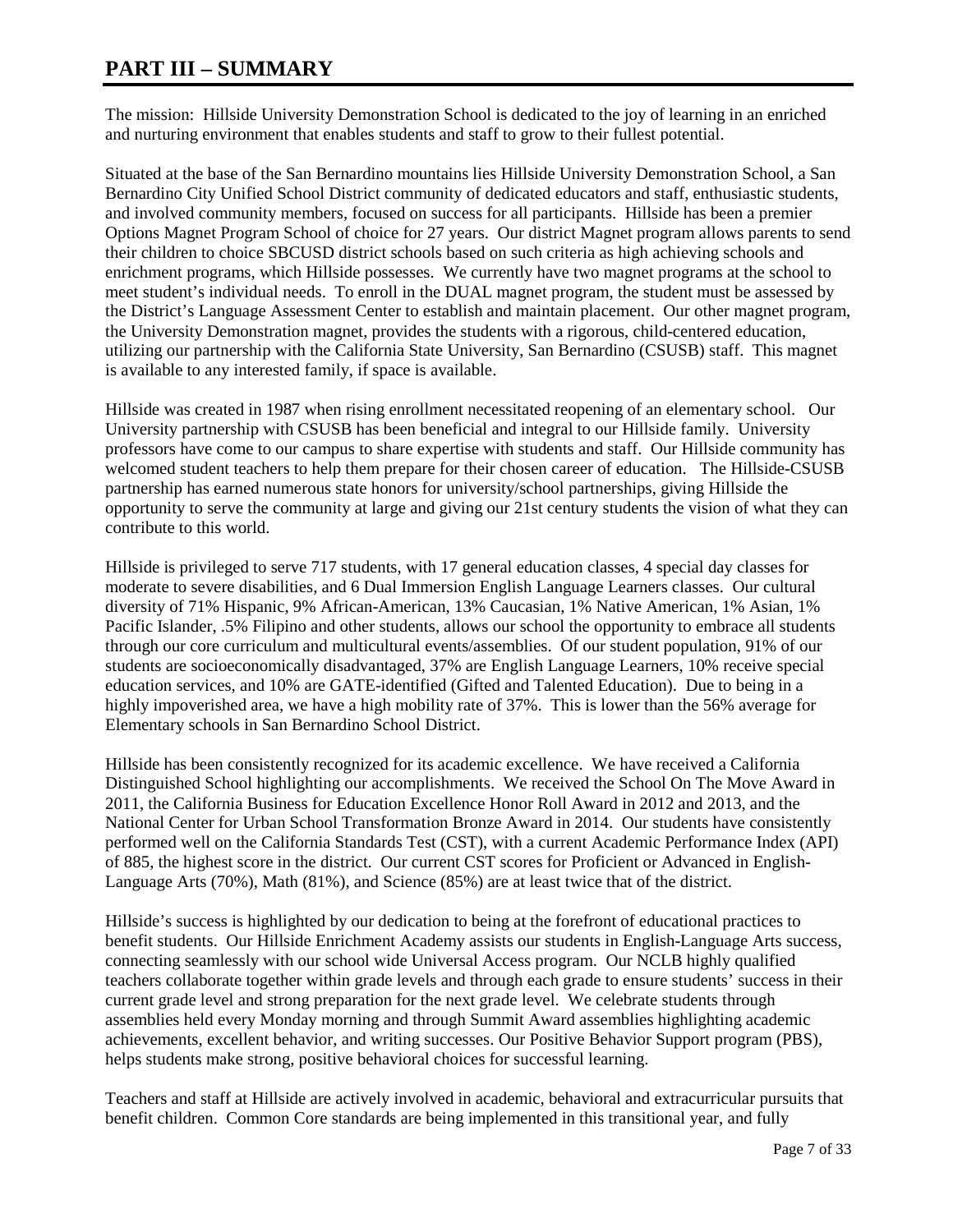implemented in 2014-2015. In addition, Hillside School sees visitors from district teachers and teachers from surrounding areas to observe active examples of exemplary teaching. Our end of the year Extravaganza solidifies our school as a family as we celebrate our exemplary learning year.

Parent and community involvement is very strong at Hillside. Hillside welcomes students, staff, parents, and community to come together in a daily joy of learning experience. Our popular Muffins meetings give parents opportunities to meet with administration and to network with other parents. Volunteers log hundreds of hours working with our teachers and students in classrooms. Our PTA, School Site Council, and English Learners Advisory Council invite our parents to stay active in the Hillside community. Our Hillside family takes pride in our unified effort to develop, share, learn and grow in an environment that always exudes positive learning experiences.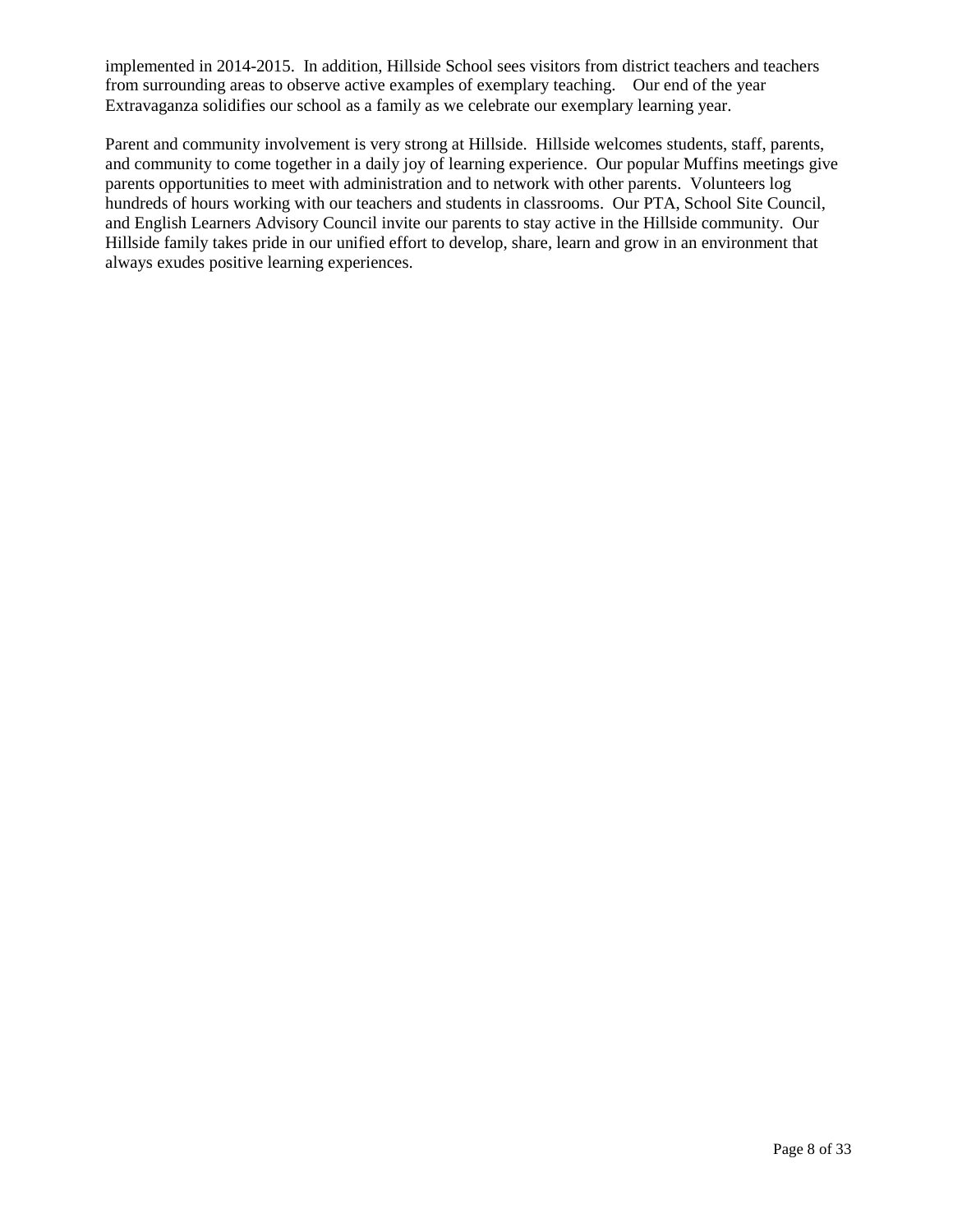### **1. Assessment Results:**

Each spring, Hillside students in grades two through six are assessed using the California Standardized Testing and Reporting (STAR) program. The STAR program examines students' proficiency levels in the areas of math, English Language Arts (ELA), writing, and science (5th grade only). Hillside students were assessed using the following STAR program components: California Standards Test (CST), California Modified Assessment (CMA), and California Alternate Performance Assessment (CAPA). CSTs are criterion-referenced assessments that place students into five performance bands: Advanced, Proficient, Basic, Below Basic, and Far Below Basic. Students with an individualized education program and specific eligibility are assessed using the CMA and the CAPA alternative assessments. Scale scores that range from 150-600 indicate students' depth of understanding of the content areas. Students must score 350 in each content area to be considered proficient. The expectation in the state of California is for all students to achieve proficient or advanced levels.

The California Department of Education (CDE) uses CST scores to calculate an annual Academic Performance Index (API) score for the school. Scores range between 200-1000; the statewide performance target for all California schools is 800. California schools strive to meet Adequate Yearly Progress (AYP) goals, a federal accountability measure to ensure all schools and districts are achieving adequate yearly progress indicated by the number of students reaching proficient or advanced levels. The AYP consists of annual measureable achievement objectives, which reports numerically significant student groups in reading and math.

Hillside University Demonstration School has made significant API strides, increasing by 125 points since 2009. Our current API score of 885 represents the highest elementary score in San Bernardino District. We continue to meet our AYP targets in both reading and math through Safe Harbor indicating that each subgroup has increased the number of students exiting the Basic and Below Basic levels by 10%.

A significant number of our students score in the proficient/advanced range. In 2013, our overall AYP score was 81.2% proficient/advanced in math and 69.9% proficient/advanced in ELA. Hillside met all required AYP target goals. Our Hispanic subgroup reached 67.8 % proficiency in ELA and 81.3 % proficiency in math, whereas, our English Learners (EL) reached 64.6 % in ELA and 81.5 % in math. Our Social Economically Disadvantaged students (SES) reached 68.9% proficient in ELA and 80.7% proficiency rate in math. School wide and each subgroup have shown a dramatic increase in proficiency levels. School wide data shows that students' proficiency has grown from 50.6% to 69.9% in ELA and 60.1% to 81.2% in math. Our Hispanic subgroup increased from 50.7% to 67.8% in ELA and 61.3 % to 81.3 % in math. As for our English Learners, they have grown from 43.5% to 64.6% in ELA and 58.3% to 81.8 % in math. Our SES students increased from 48.9 % to 68.9% in ELA and 59.3% to 80.7% in math.

According to the CDE, a subgroup is 15% of the total students tested. Our African Americans and Students with Disabilities currently do not qualify as subgroups according to this criteria. Although they do not qualify as subgroups, we monitored these groups closely as with all Hillside students. Our African Americans represent 9% of the students tested, however their API scores of 858 are well above the state target of 800. Additionally, our Students with Disabilities represents only 13% of the students tested; however they too, exceed the state target with an API score of 857.

Overall, our students are making tremendous growth. We offer a variety of resources to our students so they can continue to grow and increase their scores. At Hillside Elementary, grades K-6, participate in Universal Access. During Universal Access, students are placed into groups based upon their instructional level. This ensures all students access to core curriculum so they can achieve their fullest potential and meet or exceed their grade level standards. Students are in this group for one hour each day. During this time, students are able to interact and participate in lessons that challenge them to continue to grow.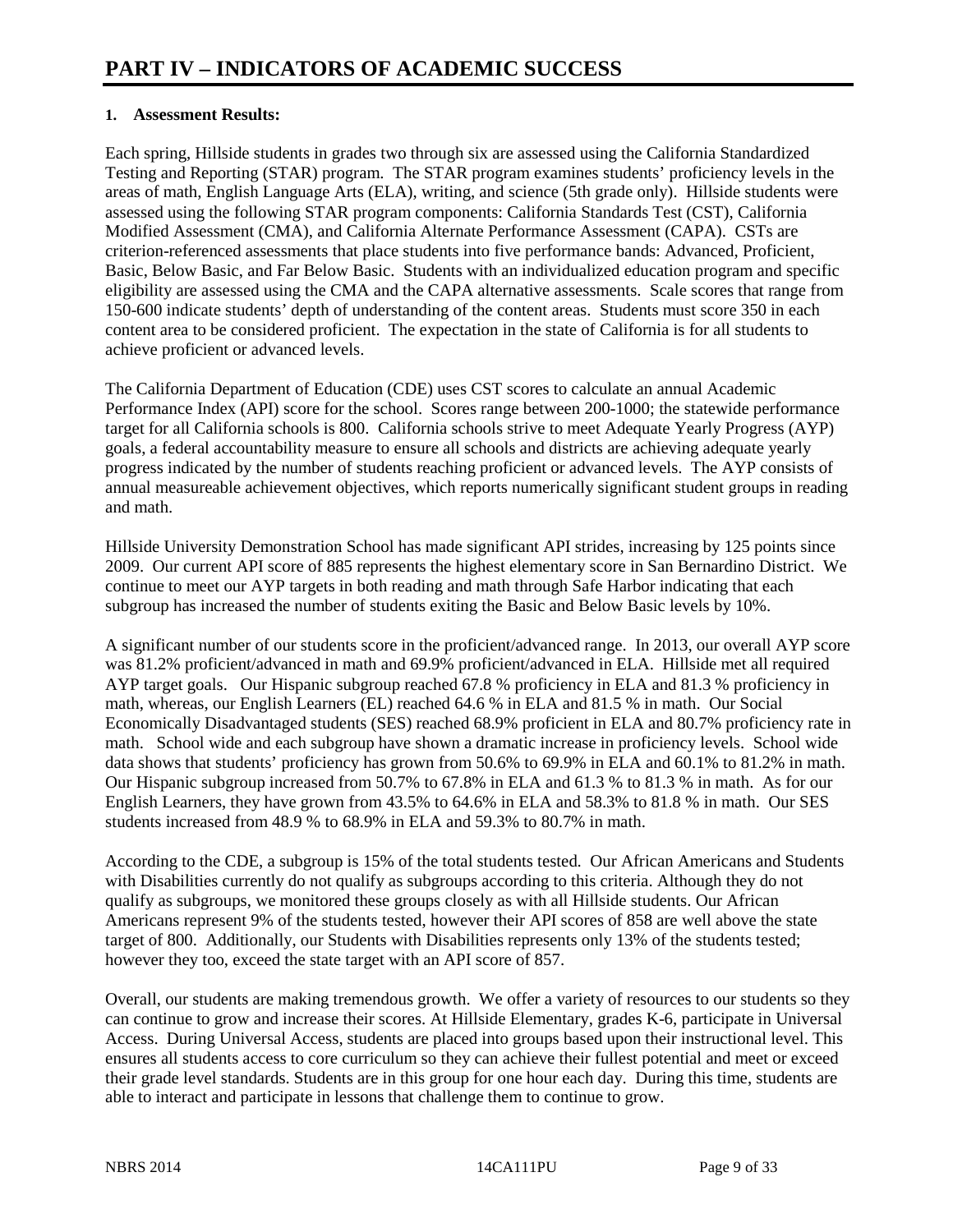Teachers monitor student learning by using common assessments, benchmarks, and teacher created tests. These show teachers where students are succeeding and where students need extra help to understand concepts. Our staff works together to collaborate and analyze data to make the best teaching decisions for all of our students. The students are also aware of their data as they set achievement goals throughout the year. Additionally, teachers partner with families to ensure students meet their academic achievement goals. Hillside sets high expectations for each student so they will be able to meet their future goals.

### **2. Using Assessment Results:**

Hillside uses a variety of assessment data with all students throughout the school year to continually assess students and guide instruction. This consistent analysis allows teachers to better know their students' learning successes, to diversify what needs to be taught to students, and to provide concrete information to parents on next steps of learning for their children.

Beginning with the start of the school year, teachers and administrators review data from the previous year to help guide our students for the current year. Diagnostic testing, baseline fluency testing and phonics and decoding screenings are used to identify individual needs. In collaboration with grade level participants, other assessment tools such as common assessments, district benchmarks, Accelerated Reader, STAR Reading, informal observations, pre- and post-tests, teacher made assessments, and authentic assessments are used. Analysis of all data is used on a continuous basis to improve student performance and school performance through grade level meetings and data chats with administration.

Students needing further intervention are referred to the Intervention Response Team (IRT) or Language Appraisal Team (LAT) to complete an Individualized Learning Plan (ILP). The plan includes an area of need and specific teaching strategies to implement to ensure student growth. In addition, students are placed in flexible, homogenous groups based on their assessment needs to allow for differentiated instruction within both the classroom and Hillside's Enrichment Academy. At the academy, students work in smaller groups where their challenges can be addressed using differentiated instruction and practice. Following the Response to Intervention (RTI) model, we progress monitor using assessments such as fluency, running records and STAR reading. Assessments are completed and analyzed every six to eight weeks to ensure that all students meet their individualized goals.

In the classroom, teachers also use these assessment tools to guide their instruction. It is important to the Hillside staff that all students are challenged to reach and exceed their full potential. Teachers use GATE icons, Socratic questioning, depth and complexity for students who perform above grade level expectations. At weekly grade level meetings, teachers share and analyze data to decide upon next steps. Trends are identified, as well as strengths and areas for improvement. Teachers share teaching strategies, differentiation, and create universal access groups to challenge students towards standards mastery. Some grade levels use assessment tools to create team teaching opportunities to facilitate student growth. This approach offers students the opportunity to work cooperatively with like-ability peers and better meet individual needs.

Hillside teachers keep parents informed of their student's progress on a regular basis. Teachers meet with parents formally twice a year during parent-teacher conferences to share student work and discuss report card grades. Teachers also share with parents the results of the student/teacher conferences conducted before hand. In addition, teachers communicate informally with parents through progress reports, email, phone calls, and teacher websites. Our school-wide data is shared with the community via the School Quality Snapshot and School Accountability Report card during School Site Council (SSC), English Learners Advisory Council (ELAC), and PTA meetings.

### **3. Sharing Lessons Learned:**

Hillside is proud to be the highest performing elementary school in the San Bernardino City Unified School District. It is equally proud of its 27-year partnership with California State University, San Bernardino (CSUSB). Not only is it the longest surviving partnership of its kind in the nation, but it has kept Hillside on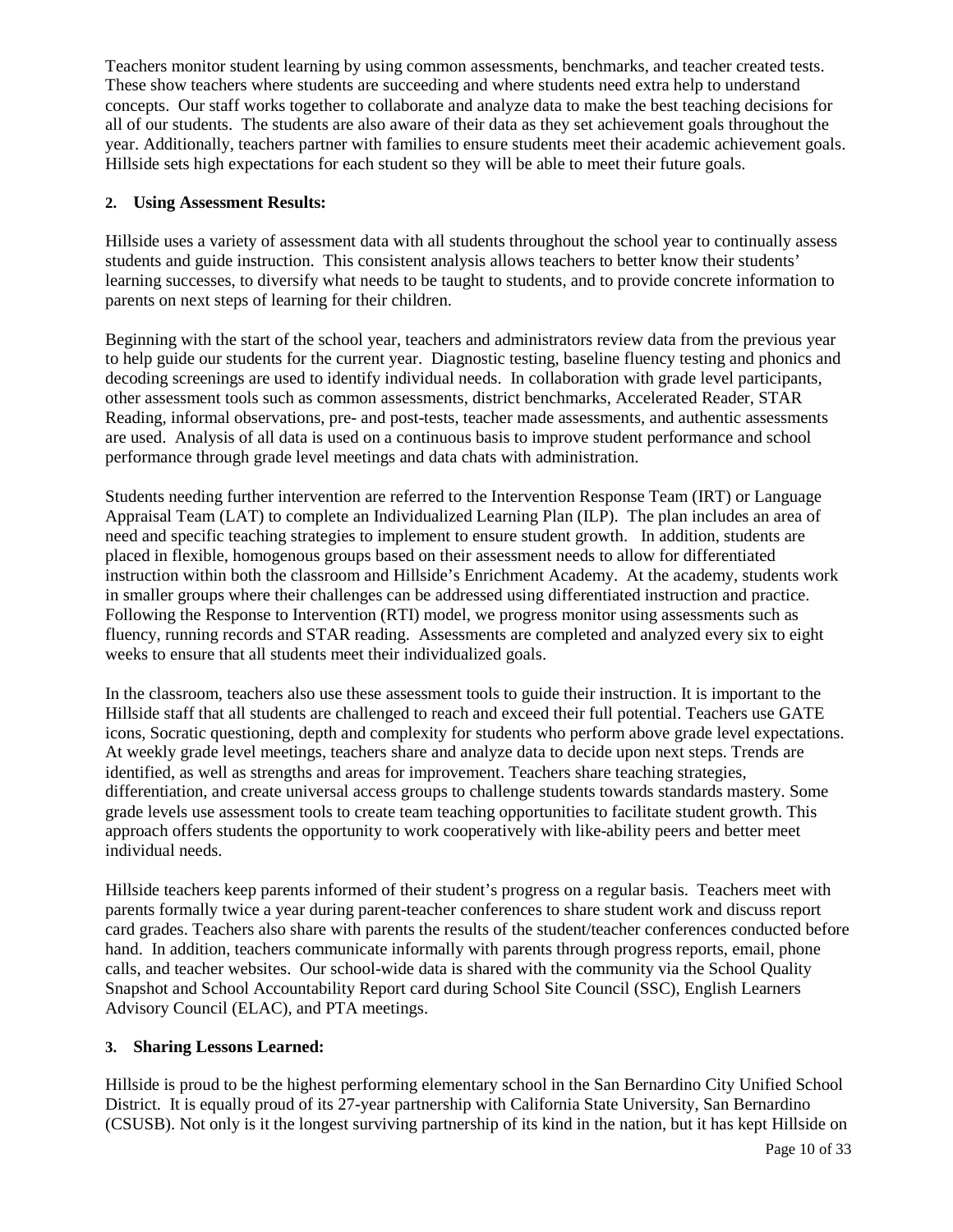the cutting edge as a demonstration school.As a demonstration school, Hillside is fortunate to be able to share its successful strategies with a wide variety of audiences. Hillside also has a District magnet program, the Dual Language Program. Collectively these programs and Hillside's student academic success have brought a very large and diverse audience to Hillside's corridors.

Hillside opens its' doors daily to student teachers and interns, District personnel, administrators, CSUSB professors, and schools from around the world studying effective instructional strategies. Visitors come to observe the Hillside Enrichment Academy and other successful strategies in place at Hillside such as direct interactive instruction and technology integration. They witness powerful instruction which includes a focus on 21st Century learning, student engagement, and cooperative learning. Observers leave with the goal of implementing these successful strategies at their own school sites.

In addition to site collaboration, many Hillside teachers volunteer to be members of district committees such as the Local Control Accountability Plan (LCAP), District Advisory Committee (DAC), Report Card Committee, and the Rigorous Curriculum Design (RCD) to name a few. During these committee meetings, Hillside teachers are given the opportunity to share Hillside's best practices and teaching strategies that positively affect student achievement. Recently, SBCUSD has participated in implementing Instructional Rounds at various school sites. Hillside was chosen as a demonstration school. Teachers, principals and other community members conducted walk-throughs, which focused on best practices. The Instructional Rounds concluded with a discussion about strategies such as using rubrics and appropriate pacing to replicate at other schools.

In Hillside's unique partnership with CSUSB, teachers collaborate with student teachers through the Co-Teaching program. Both teachers plan, teach and reflect together on a daily basis. They participate in trainings, which are presented by CSUSB professors. Teachers and administration meet with CSUSB representatives to discuss program successes through Governance Council.

Hillside teachers are a true inspiration not only to their students, their student teachers and colleagues, but also to other educators throughout the world. The word demonstration in our school's title truly represents the school environment here at Hillside.

### **4. Engaging Families and Community:**

Hillside University Demonstration School encourages parents to become involved in their student's education by offering many opportunities to attend and participate in events held at the school site. Hillside administrators and teachers have an open door policy and endeavor to respond to parent concerns and requests within 24 hours. Information regarding school policies is given to parents during the first week of school. Hillside begins with our Back to School Night, where the principal introduces all staff to the attending parents and they then visit classrooms. Many teachers use email to communicate with their parents on a weekly basis. Other methods employed by the school to promote home/school communication are the electronic message board, in-touch phone messages, notes and flyers in English and Spanish, and weekly announcements during Monday Assemblies.

Hillside takes an active role in preparing parents to participate in school decisions and to develop their leadership skills. Hillside has established ELAC (English Learners Advisory Council), SSC (School Site Council), and PTA programs. Parents are encouraged and trained to develop the agenda for the ELAC meetings and the ELAC officers attend the monthly district meetings bring current information back to the school site members. SSC representatives attend the monthly District Advisory Council, which provides district and state information regarding programs for our school.

Hillside's PTA is a major source of information for parents regarding community programs and PTA sponsored school activities. The PTA sponsors our Fall Festival, Math Instructional Night and Family Reading Night where community leaders and teachers are invited to share their career experiences with families. These events provide opportunities for parents to learn strategies that improve student learning and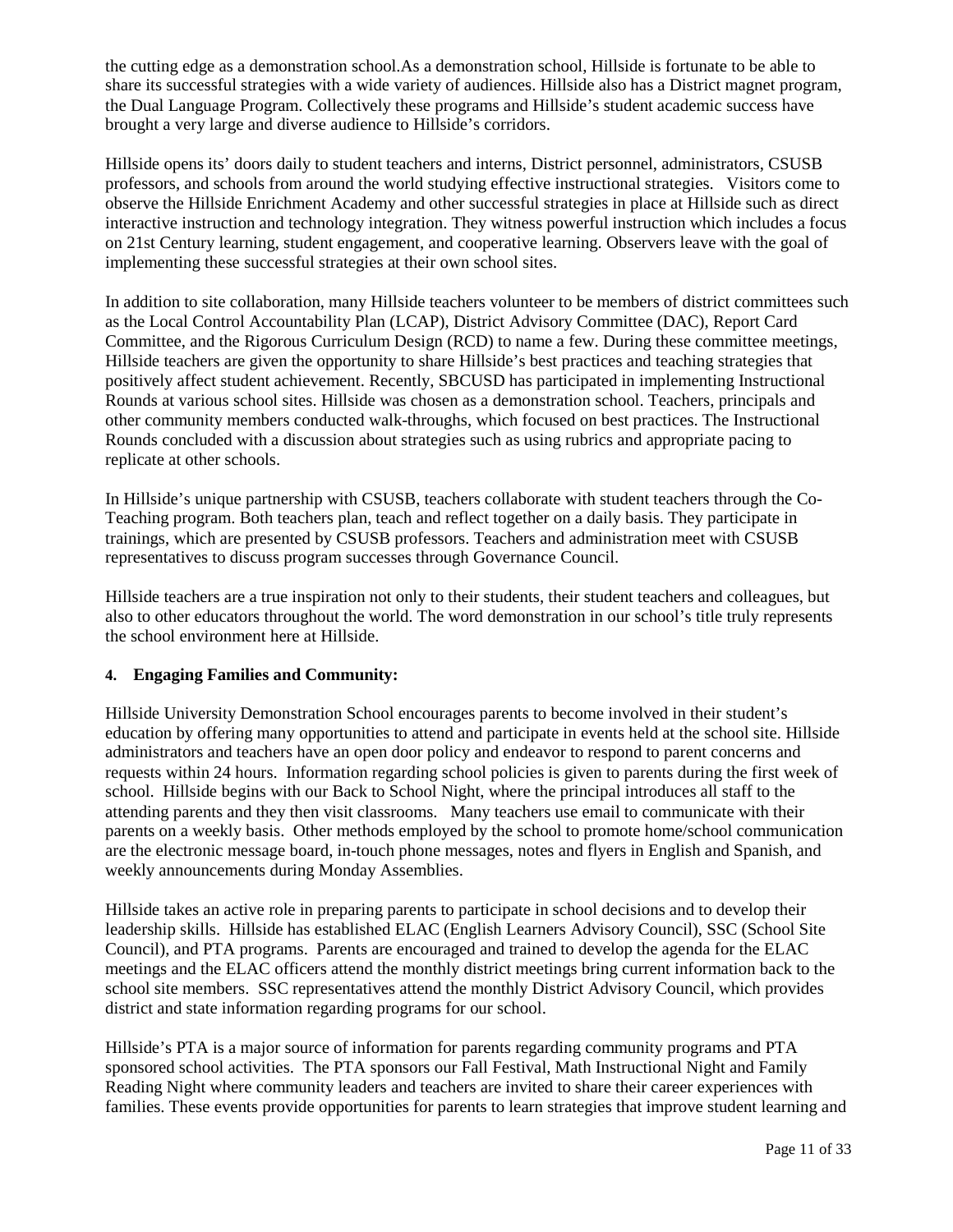achievement. Our principal hosts a bi-monthly "Muffins with the Principal" which is an informational question and answer forum for our parents. A translator is provided for all our parent meetings.

Hillside celebrates students' academic achievements during our Summit Awards. Students with outstanding citizenship and leadership qualities receive the Junior Rotarian Award supported by the Rotary Club San Bernardino North. California State University, San Bernardino provides the College Bound Award for students exhibiting academic excellence. The Hillside Author Program (HAP) is presented to aspiring writers in each grade. Hillside's annual end of the year Extravaganza showcases grade level social studies themes, where students demonstrate their learning through song and movement performance. The Extravaganza is a positive community-building event where hundreds of people attend.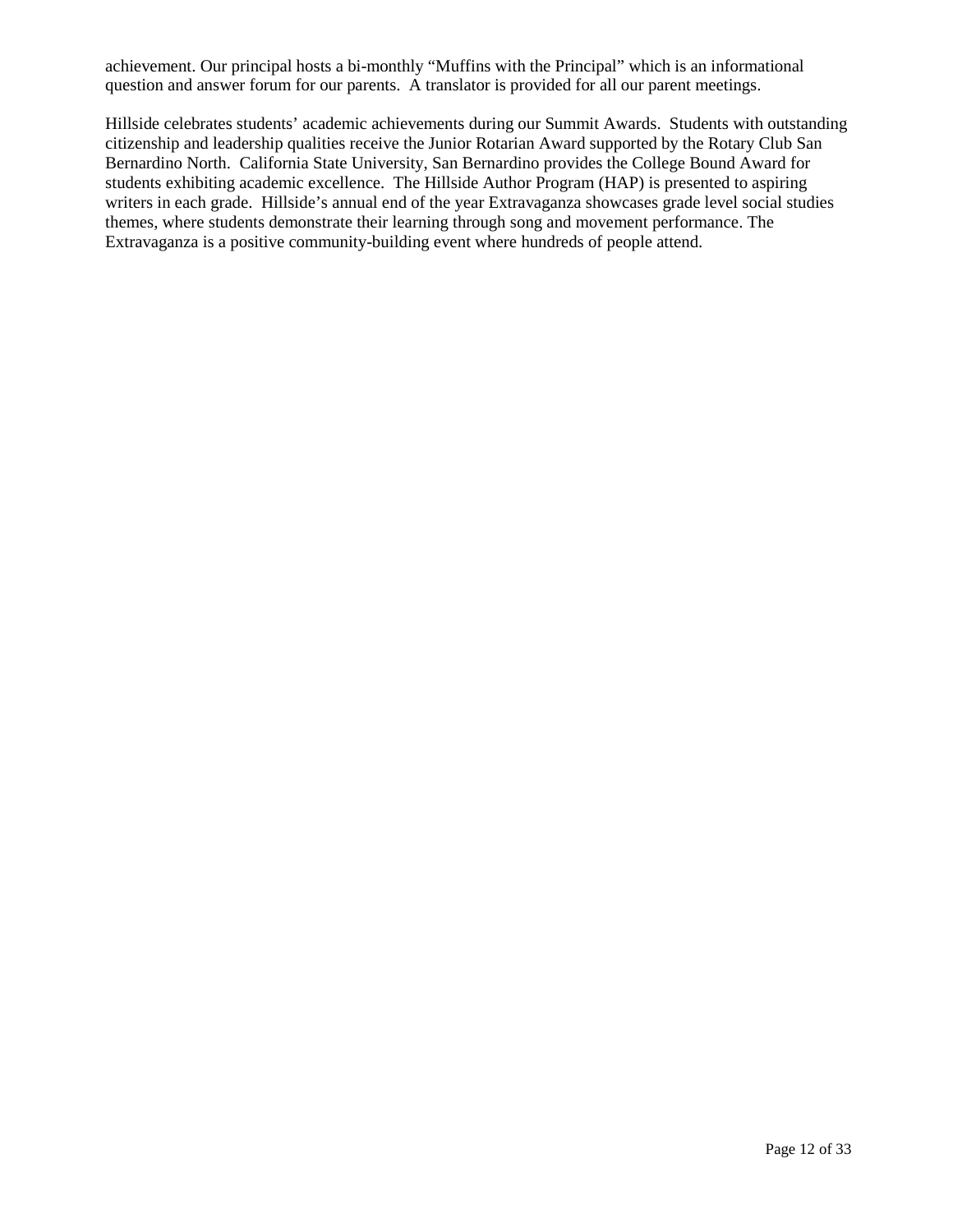### **1. Curriculum:**

Hillside University-Demonstration Elementary School uses state and district-approved materials based on Common Core State Standards (CCSS) in English Language Arts, Math, Social Studies, Science, Physical Education, and English Language Development. Instructional minutes are based on state requirements and the needs of the students and the community. Currently, our district and teachers are realigning curricula to ensure full implementation of the CCSS. In addition, third through sixth grade students participate in music lessons on a weekly basis. They have the opportunity to participate in band, orchestra, playing recorders, instrument study, presentations, and music theory. All students participate in positive behavior strategies through our district character-building program as well.

To provide effective instruction to meet the needs of all students and align with the CCSS, we provide high levels of student engagement through literature circles, chapter books, and project based learning based on student interest. In addition, teachers use GATE icons, Depth of Knowledge questioning, Think/Pair/Share, and real life application through hands on learning. Our site has implemented Lucy Calkins' grade-specific Units of Study for writing, which are aligned with CCSS.

In addition to our English only classrooms, our Dual program focuses on developing high levels of oral and written proficiency in Spanish across the curriculum. Our program's goal is for students to perform at grade-level by meeting state standards. They also develop an understanding and appreciation of cultures other than their own primary culture. Hillside students in the Dual Language Program acquire literacy in their primary language while acquiring oral fluency in the second language. This program has provided benefits to both English Learners and English Language students as they achieve academic progress and develop positive cross-cultural skills.

Due to our recent implementation of the CCSS, teachers/grade-levels are augmenting lessons to provide students with in-depth knowledge and mastery of the mathematical practices. Using a variety of strategies, such as the four-step plan organizer, students are actively engaged in the learning process. Students are challenged to explain, both verbally and in writing, their mathematical thinking. In addition to the districtapproved assessments, teachers have created performance tasks and tests to assess students' learning and direct their instruction. This practice has been proven successful as 82% of our students have scored proficient or advanced in the area of mathematics.

Teachers use state-adopted science curriculum in addition to videos, field trips, and online resources to develop scientific understanding for students. Teachers also use Reader's Theatre, such as third grade's "Vacation on Mars", from Bad Wolf Press publishing company to strengthen the Science program. Science skills continues to be strong at Hillside as 85% of our fifth-grade students scored proficient or advanced on the 2013 California State Test. All students are encouraged to participate in our annual Hillside Science Fair using the scientific method. Second grade students have hands-on opportunities to learn about life cycles of plants and insects in our school garden. We believe these types of activities will prepare our students to compete in the global economy.

In addition to using Bad Wolf Press for Science, teachers also use the Reader's theatre to supplement our state adopted Social Studies curriculum. This gives students the opportunity to bring history to life using Performance Arts. An example of this would be the fourth grade performance of "Gold Dust or Bust". In addition, we have our annual "Extravaganza" performance of songs and plays related to American History.

In the field of technology, children have weekly access to Hillside's computer lab. Students learn computer skills, and use technology to create research projects and power point presentations. Students also learn word processing and internet navigation. Fifth and sixth grade teachers are currently piloting the district's 1:1 iSeek initiative in which students work with iPads to integrate technology into their daily learning.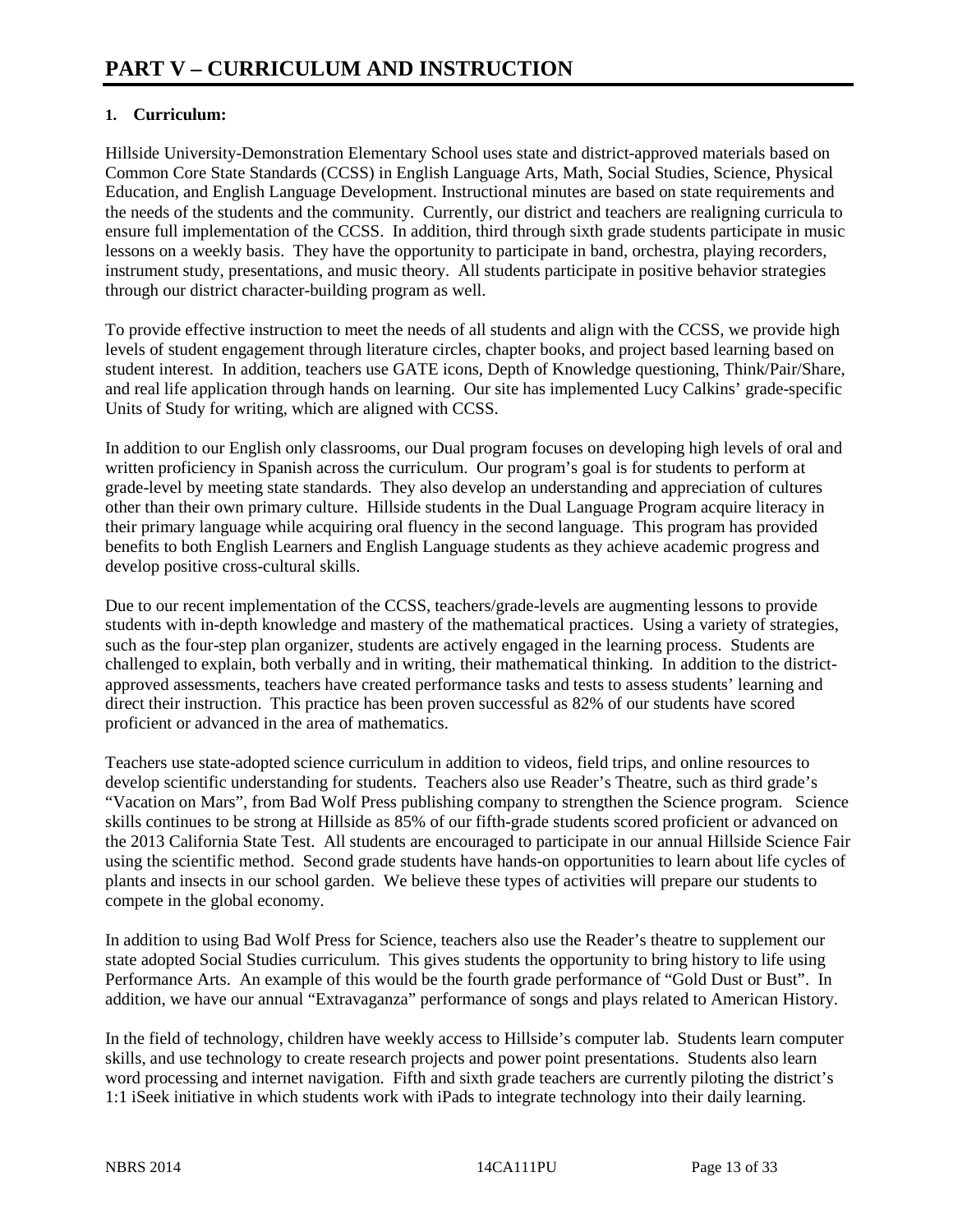Physical Education is taught by a certificated PE specialist and a PE assistant. These instructors focus on physical education state standards and reinforce our district's character building program. All students participate in the district-wide campaign Run Across America designed to get kids moving and more active. The fifth grade students also participate in the statewide physical test.

### **2. Reading/English:**

We believe the ability to read is the foundation for future student academic success. We offer a balanced literacy program that depends on coherence and rigor throughout the grades. Common Core State Standards comprehension strategies of both literature and informational text are evidenced through all grade levels. Many Hillside teachers are involved in CCSS committees writing units of study for teachers to use throughout our district. Our approach to reading prepares our students for 21st Century success through all academic endeavors.

Beginning in Kindergarten, students are focused on letter recognition, phonemic awareness, letter/sound correspondence, blending letters to read words, and reading decodable books as well as texts based on individual reading level. Grades 1-3 expand their reading skills as they learn to decode blends, digraphs, and multi-syllabic words and increase their rate of fluency. Grades 4-6 continue to enhance and expand on skills taught in the primary years. Students are able to focus on various reading genre, reading books rich in vocabulary, language, and information that allows for in-depth discourse, formulating opinions, and debate.

All students are regularly monitored to ensure reading literacy. If it is determined that a student is struggling, our assessment team will isolate the concern and address it promptly through our Hillside Enrichment Academy, where additional time is provided for targeted instruction. GATE students enhance their literature experiences through strategies such as Socratic questioning and project based learning. Our ELD population is given opportunities to learn in English and Spanish through our district's units of study for English Language Development. Strong student monitoring is key to determining next steps with all Hillside students.

We believe in a strong home-school connection. We work with families to keep them updated on their student's progress as well as providing them with materials, resources, and activities that they may use at home to accelerate their child's progress. We also provide opportunities to educate parents on literacy standards by hosting Family Reading Nights. Our monthly PTA meetings also provide resources to parents who desire additional reading programs through the community.

We provide a balanced literacy program where every student is supported with a rigorous curriculum. Teachers collaborate in both grade level and vertical teams to ensure seamless teaching success for all students. Parents are included in our reading program to provide best literature practices at home. All stakeholders ensure that our 21st Century students succeed beyond expectation.

### **3. Mathematics:**

We currently use McMillian/McGraw-Hill's California Mathematics Concepts, Skills, and Problem Solving. Teachers develop CCSS aligned lessons that focus on real-life experiences and problems to develop students' problems solving skills for life experiences. All teachers supplement with other resources to create higher-level thinking and develop a strong foundation of what concepts are being taught. Hillside teachers are also involved at the district level in writing units of study through SBCUSD's Rigorous Curriculum Design (RCD). Our students' enthusiasm about math reflects the high level of rigor in our instruction.

Continuous informal and formal assessments provide the data needed to have ongoing flexible groups. Informal assessments include the use of whiteboards, response cards, Think/Pair/Write/Share, and Fist to Five. Formal assessments include common tests, exit tickets, online discussion forums, benchmark data, and CST results. Based on data chats, differentiation is provided to meet the needs of struggling students, while challenging advanced students. To accomplish this, grade level teams group students according to math proficiency, which allows advanced students to delve deeper into conceptual understanding of the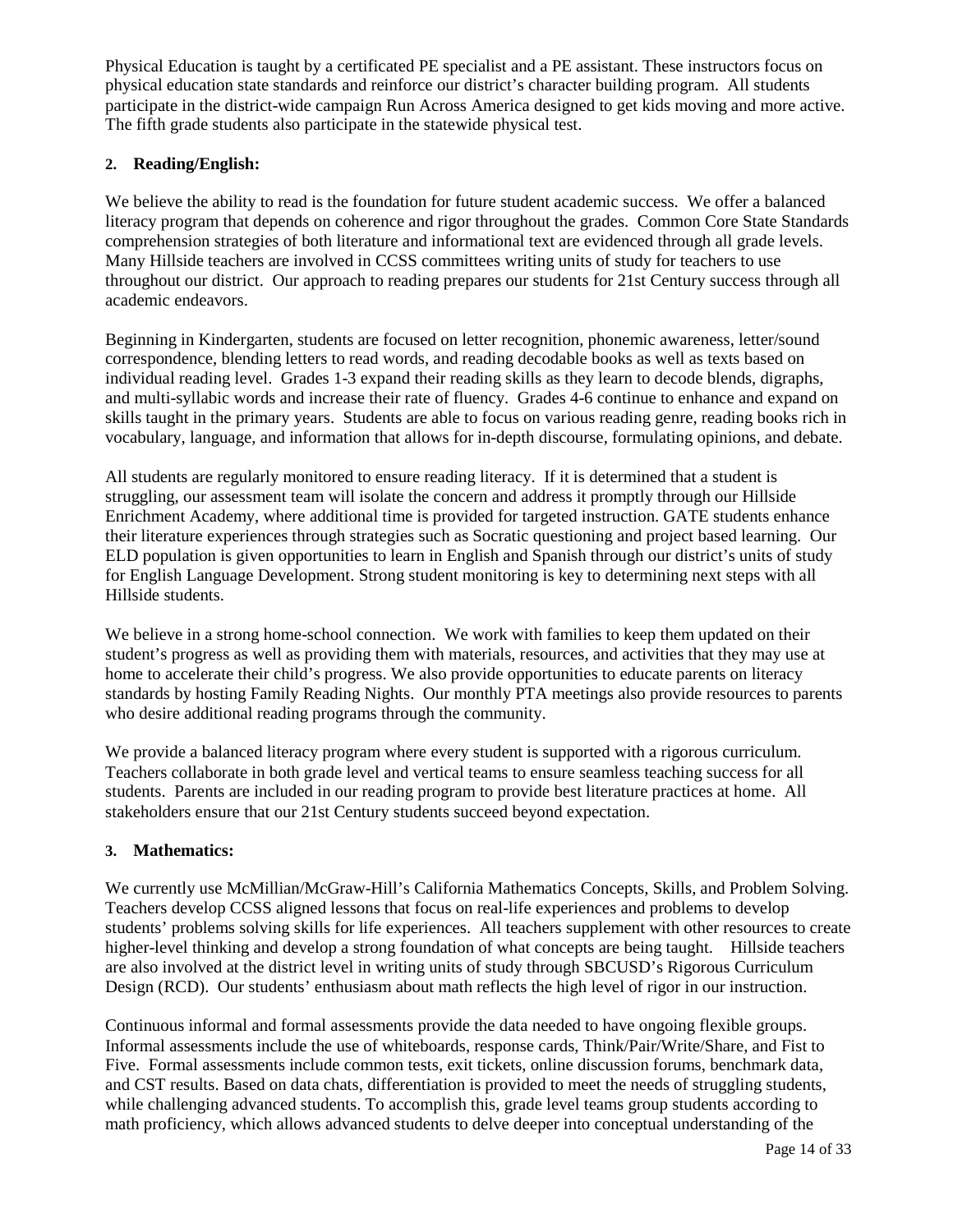standards while allowing less proficient students additional time needed to master concepts being taught. Teachers collaborate weekly to analyze data and group students homogeneously.

Hillside's classroom environments reflect teachers' high expectations for all students. Students are expected to be active participants in their learning. They participate in real-world problem solving activities using concrete and virtual manipulatives, answer real life scenario mathematical questions, and are required to justify their thinking using academic language. Students are also comfortable working cooperatively to solve problems using the school-wide four-step plan and often required to present their problem and solution to their classmates. Teachers use strategies such as direct interactive instruction, think aloud, Think/Pair/Write/Share, Total Physical Response, graphic organizers, and reference posters during their instruction. To aid students in conceptual retention, most grade levels also use interactive notebooks as a resource guide. Students are seen using their reference materials as well as the room environment when needed.

### **4. Additional Curriculum Area:**

At Hillside, an additional curriculum area that is focused on throughout the school year is Science. Our 5th grade students participated in the Science CST and 85% of them scored proficient or advanced. Students have many opportunities to learn about science. They learn from exploring inside the classroom with books and classroom experiments, to participating in our school's garden and on-campus presentations, to field trips exploring places around the community.

Throughout the year, classroom teachers teach the Scientific Method through science experiments. Students participate and collaborate together to complete numerous experiments in the classroom using scientific rotating stations. For example, students tested for chemical versus physical reactions using a Vinegar and Baking Soda experiment. Annually, students are given the opportunity to participate in a school wide Science Fair where their projects are displayed and judged on creativity, execution, and presentation. Our partnerships within the community have presented to different grade levels on various scientific topics, as well. For example, California State University, San Bernardino professors guided students through interactive science lessons and experiments. Career exploration in the science fields and occupations are also explored.

Hillside has also focused on environmental studies. We have an on-campus garden where students observe first-hand the life cycle of plants and its inhabitants. We also take pride in our Hillside recycling project. Recycling is important to the entire Hillside Community. For example, the school collects bottles to donate to a local mall. As a result of these types of donations, our mall is now solar powered.

Hillside students explore Science in a real-life context through the many different field trips taken throughout the year. Students travel to Doheny State Beach, San Bernardino County Museum, and The Living Desert where they observe natural habitats of animal life. Many of these students have never had the opportunity to visit the beach or the desert. Locally, students travel to the Yucaipa Regional Park to experience various science activities. In addition, students visit the Aquarium of the Pacific where they observed first-hand the ecosystems of the ocean. Another field trip opportunity was the California Science Museum where students participated in hands-on experiments such as Ecosystems, World of Life, and Air and Space. An additional exhibit explored at the museum was the Endeavor Space Shuttle which was a once in a lifetime experience. Science offers our students 21st Century skills to succeed in our global economy.

### **5. Instructional Methods:**

To ensure rigorous daily instruction at Hillside University Demonstration School, teachers use research based practices and strategies to ensure each student's academic potential is attained.

Teachers work collaboratively to review pertinent data to analyze student mastery of grade level standards. Data used include teacher observation, pre/post assessments, common assessments, district benchmark data, as well as state testing results. Based on data analysis, teachers create flexible groups reflecting the students'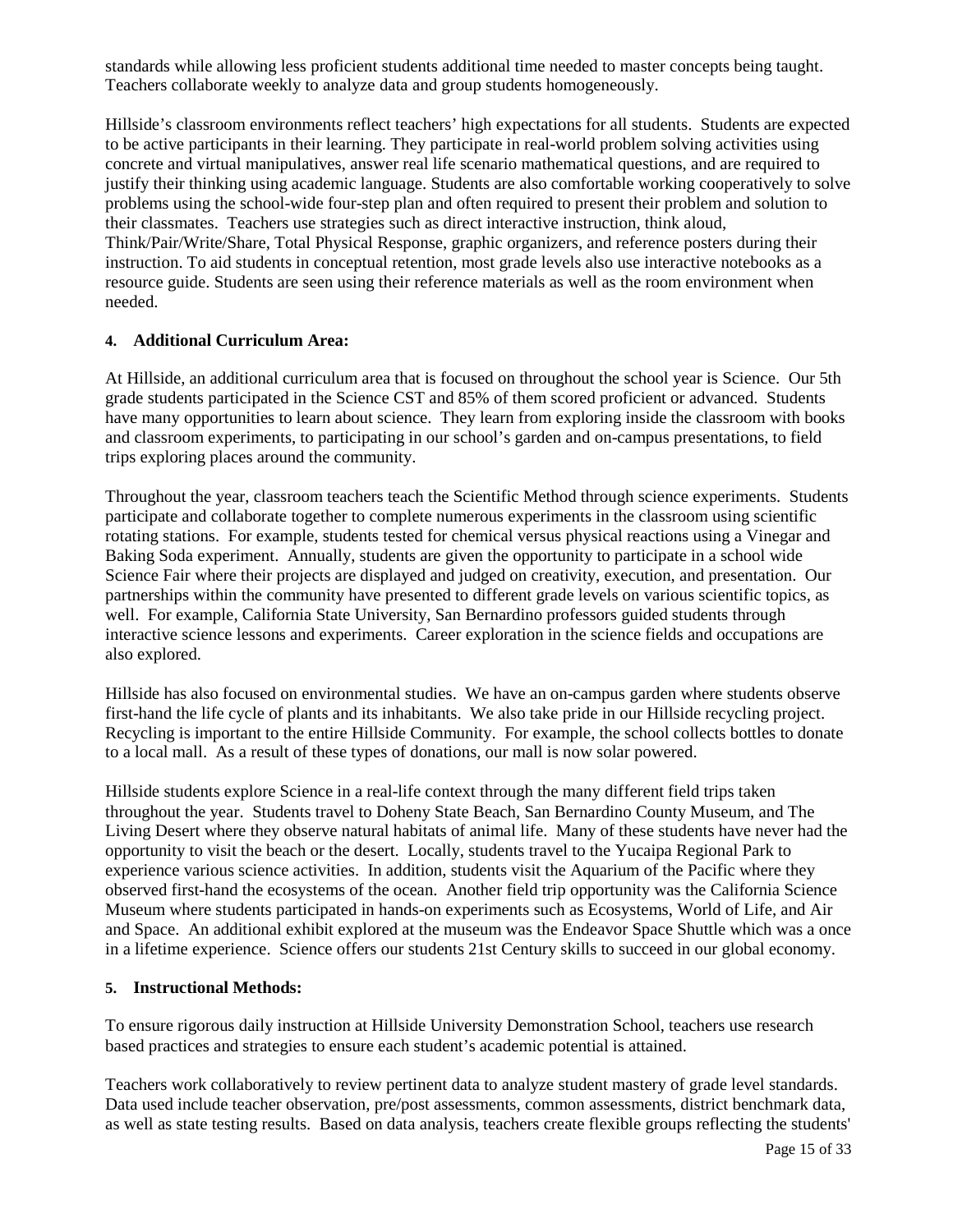learning modalities, ability levels, and academic needs. Teachers work in conjunction with the Hillside Enrichment Academy placing students in ability groups to maximize student achievement and ensuring universal access to grade level standards.

Teachers demonstrate a strong understanding of the standards being taught and present lessons in an engaging manner using differentiated instruction which includes hands-on instruction, song, mnemonic devices, realia, vocabulary and word study, and graphic organizers, to name a few. In addition to differentiating our instruction, teachers also differentiate student practice, based on the students' abilities. By using a combination of direct instruction, guided practice, small group instruction, re-teaching, technology, and enriched activities for our gifted students, Hillside is able to effectively support all learners.

Hillside is implementing technology in varying methods depending on the grade and students' abilities levels. Some fifth and sixth grade teachers are piloting the iSeek Program, which is a 1:1 student ratio iPad implementation. iPad engagement during the reading, science and social studies blocks include Close reading, generating graphic organizers in Inspiration, extending the curriculum by reading common core aligned NewsELA articles, which increase rigor and complexity of informational text for our students. One successful project has been the "Book Trailer," in which students take the theme of their book, and create a slide presentation in a movie format. Students then present these "Book Trailers" to the class. All teachers embed technology weekly by employing the Computer Lab where students acquire computer literacy skills.

Students use PhotoComic to create their own word problems during mathematics. They use computer graphics, take pictures or create their own illustrations to create a visual demonstrating the solution to their mathematical problem. Students use the GeoBoard App to create a virtual manipulative which they import into Educreations. Using their virtual model, the student then demonstrates and explains the content to their virtual audience and classmates.

Hillside continues to modify and supplement our curricula and teaching strategies to ensure high levels of student learning and achievement.

### **6. Professional Development:**

Professional development is fundamental to high quality instruction and student engagement. Hillside teachers are dedicated to growing as professionals and, with that commitment, our teachers strive to be ahead of the curve to maintain our professional excellence. Hillside's Single Plan for Student Achievement includes a professional development plan that aligns with our Common Core State Standards (CCSS) and our annual goals. Much of our professional development this year has centered on the CCSS that will be in full implementation in 2014-2015. We have also focused on enhancing student engagement, implementing Lucy Calkins' Units of Study, and infusing technology into our daily curriculum.

Our Professional Development and Leadership Teams conduct surveys with our staff to decide what subjects we would like to improve during the school year. During our Memorandum of Understanding (MOU) days, set aside each Monday afternoon, teachers share best instructional practices with one another, analyze and calibrate student work samples, participate in professional development learning opportunities based on survey results, and discuss next steps with our students' success in learning.

One area of concentration this year has been on CCSS and its' full implementation in the 2014-2015 school year. Our Teacher of Teachers Model guides our own teachers to instruct the rest of the staff on close examination of the depth and complexity of the new standards. Teacher trainers attend district professional development sessions and then return to the school site to work with staff. In alignment with the district's Strategic Plan for Student Achievement, the trainings include English-Language Arts and Math CCSS, technology in the classroom, and English Language Development standards.

Teachers also explore addition professional learning opportunities on their own, pursuing opportunities to develop and extend their expertise in a variety of subjects. Computer-Using Educators (CUE) conferences, Good Teaching Conferences, Writers' Workshop consortiums and district in-services on technology are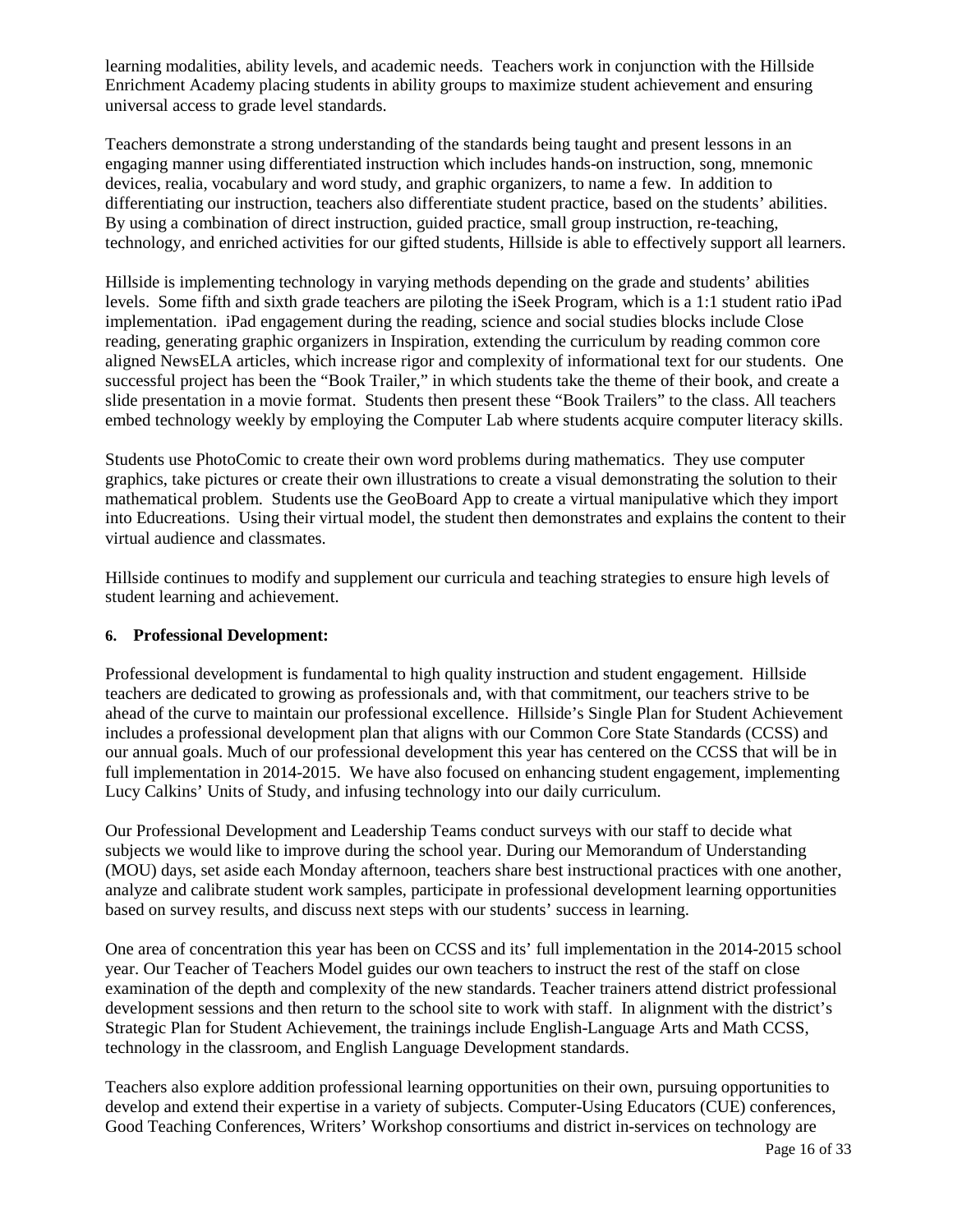some of the learning opportunities that are available for teachers to enhance their learning. Teachers that engage in these conferences are encouraged to share their learning with staff, further giving all teachers the opportunity to learn more instructional strategies for student success.

### **7. School Leadership**

The philosophy of shared leadership is evident throughout Hillside University Demonstration School. Our principal believes in building strong leadership skills among staff, students, and parents. All participants take part in a shared vision and decision-making process through the San Bernardino City Unified School District's Community Engagement Plan, a plan that values all stakeholders and is dedicated to the success of all students. In addition, our partnership with California State University, San Bernardino (CSUSB), connects to Hillside's philosophy of shared leadership - "It takes a village to raise a child."

The Hillside Leadership and Professional Development Teams, which consist of the principal, vice principal, and teacher representatives, meet monthly to review our Professional Development Plan and our Single Plan for Student Achievement (SPSA), including the review of grade level action plans. The teams also discuss school and student needs on a regular basis. Our principal believes in building capacity among all teachers by focusing on teachers' strengths and passions. Teachers provide leadership by participating in voluntary adjunct duties. Duties include and are not limited to Grade Level Leads, Professional Development Leads, Science Committee, and Hillside's unique Hillside Author's Program (HAP).

Our principal recognizes the importance of Home-School Connection, and has made it her mission to help build parent capacity through Hillside's Parent Involvement Plan. Our parents provide leadership through the School Site Council (SSC), English Learners Advisory Committee (ELAC), District Advisory Committee (DAC), Local Committee Advisory Panel (LCAP), and PTA. Each committee consists of a president, vice president, and secretary. Agenda items include school budget, curriculum, upcoming school activities, and methods for parent support. Our principal also meets with parents informally for breakfast and coffee bi-monthly.

Hillside students play an active leadership role as well. Student opportunities for leadership include Student Council, Technology Classroom Leaders, mentoring roles through reading buddies, and Positive Behavior Support Role Models. Leadership is also celebrated through Hillside's Summit Awards, which spotlight student excellence in academics and behavior. Hillside is passionate in building influential 21st Century leaders.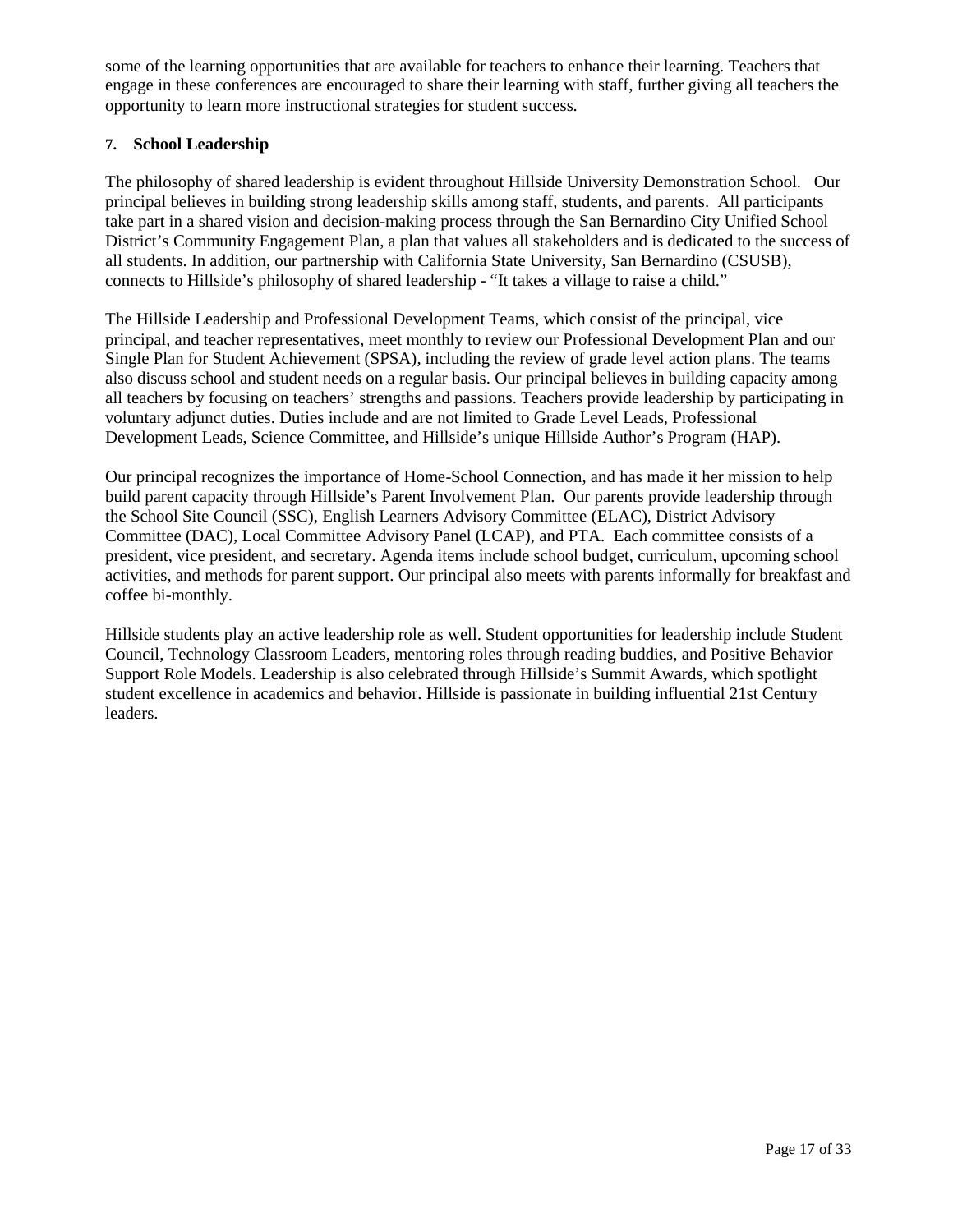**Subject:** <u>Math</u> **Test:** <u>CST</u><br> **All Students Tested/Grade:** 3 **COVID-Edition/Pull COVID-Edition Publisher:** ETS/California Department of Education

# **All Students Tested/Grade:** 3 **Edition/Publication Year:** 2013

| School Year                      | 2012-2013      | 2011-2012 | 2010-2011 | 2009-2010      | 2008-2009      |
|----------------------------------|----------------|-----------|-----------|----------------|----------------|
| Testing month                    | Apr            | Apr       | Apr       | Apr            | Apr            |
| <b>SCHOOL SCORES*</b>            |                |           |           |                |                |
| % Proficient plus % Advanced     | 77             | 81        | 67        | 62             | 79             |
| % Advanced                       | 45             | 54        | 37        | 34             | 55             |
| Number of students tested        | 94             | 109       | 105       | 91             | 89             |
| Percent of total students tested | 99             | 99        | 100       | 100            | 100            |
| Number of students tested with   | 11             | 10        | 9         | 8              | $\overline{7}$ |
| alternative assessment           |                |           |           |                |                |
| % of students tested with        | 10             | 11        | 9         | $\overline{7}$ | 6              |
| alternative assessment           |                |           |           |                |                |
| <b>SUBGROUP SCORES</b>           |                |           |           |                |                |
| 1. Free and Reduced-Price        |                |           |           |                |                |
| Meals/Socio-Economic/            |                |           |           |                |                |
| <b>Disadvantaged Students</b>    |                |           |           |                |                |
| % Proficient plus % Advanced     | 75             | 82        | 64        | 61             | 77             |
| % Advanced                       | 44             | 55        | 30        | 32             | 52             |
| Number of students tested        | 89             | 103       | 88        | 72             | 66             |
| 2. Students receiving Special    |                |           |           |                |                |
| <b>Education</b>                 |                |           |           |                |                |
| % Proficient plus % Advanced     | 73             | 80        | 78        | 38             | 57             |
| % Advanced                       | 36             | 50        | 56        | 13             | 29             |
| Number of students tested        | 11             | 10        | 9         | 8              | $\overline{7}$ |
| 3. English Language Learner      |                |           |           |                |                |
| <b>Students</b>                  |                |           |           |                |                |
| % Proficient plus % Advanced     | 64             | 77        | 61        | 50             | 76             |
| % Advanced                       | 39             | 51        | 26        | 25             | 50             |
| Number of students tested        | 33             | 35        | 38        | 36             | 38             |
| 4. Hispanic or Latino            |                |           |           |                |                |
| <b>Students</b>                  |                |           |           |                |                |
| % Proficient plus % Advanced     | 74             | 81        | 65        | 58             | 78             |
| % Advanced                       | 41             | 49        | 35        | 36             | 53             |
| Number of students tested        | 69             | 73        | 74        | 55             | 59             |
| 5. African-American              |                |           |           |                |                |
| <b>Students</b>                  |                |           |           |                |                |
| % Proficient plus % Advanced     | 75             | 82        | 65        | 65             | 58             |
| % Advanced                       | 25             | 55        | 29        | 18             | 25             |
| Number of students tested        | $\overline{4}$ | 11        | 17        | 17             | 12             |
| <b>6. Asian Students</b>         |                |           |           |                |                |
| % Proficient plus % Advanced     |                |           |           |                |                |
| % Advanced                       |                |           |           |                |                |
| Number of students tested        |                |           |           |                |                |
| 7. American Indian or            |                |           |           |                |                |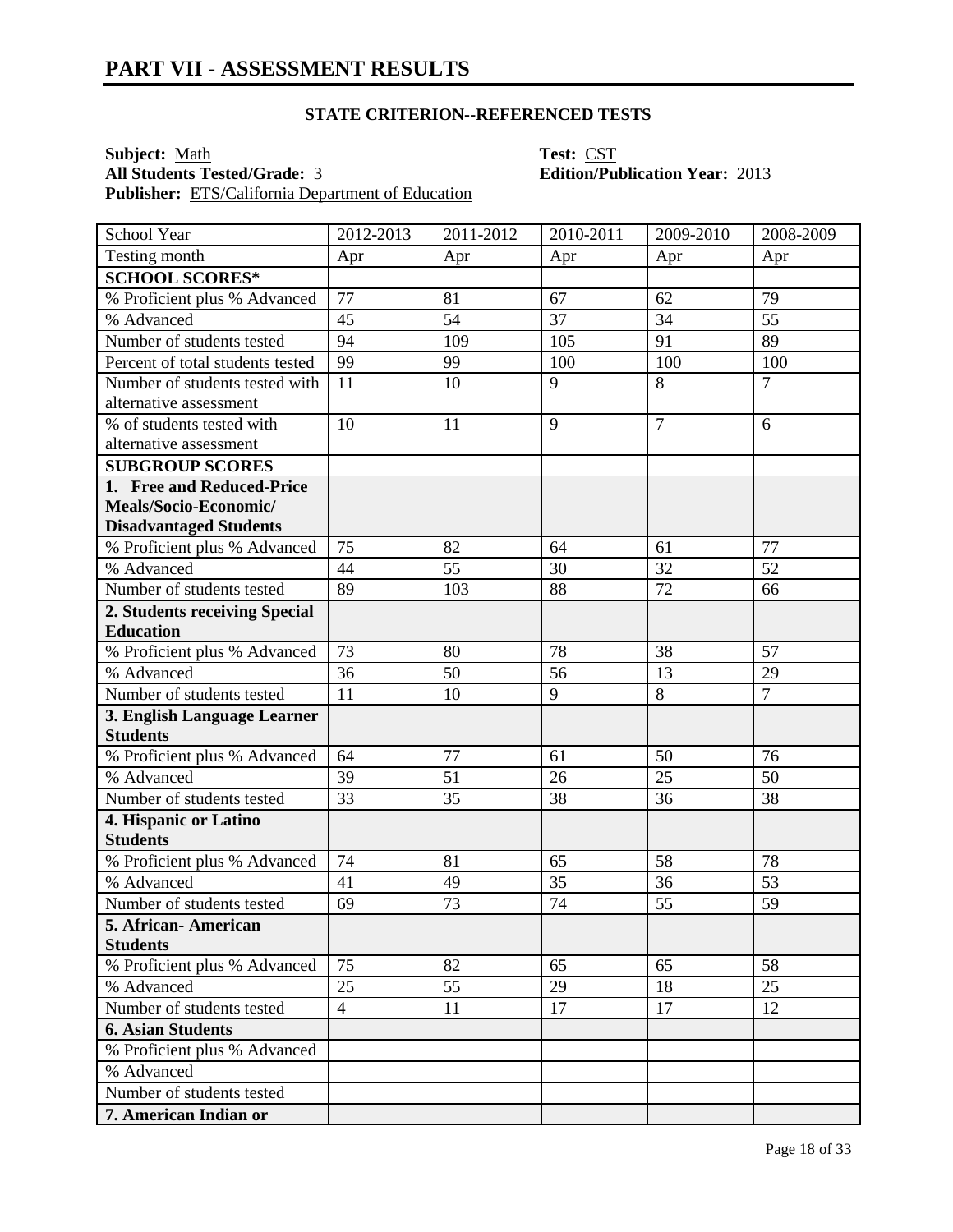| <b>Alaska Native Students</b>    |    |    |    |    |    |
|----------------------------------|----|----|----|----|----|
| % Proficient plus % Advanced     |    |    |    |    |    |
| % Advanced                       |    |    |    |    |    |
| Number of students tested        |    |    |    |    |    |
| 8. Native Hawaiian or other      |    |    |    |    |    |
| <b>Pacific Islander Students</b> |    |    |    |    |    |
| % Proficient plus % Advanced     |    |    |    |    |    |
| % Advanced                       |    |    |    |    |    |
| Number of students tested        |    |    |    |    |    |
| 9. White Students                |    |    |    |    |    |
| % Proficient plus % Advanced     | 91 | 85 | 83 | 67 | 94 |
| % Advanced                       | 64 | 75 | 58 | 40 | 81 |
| Number of students tested        | 11 | 20 | 12 | 15 | 16 |
| <b>10. Two or More Races</b>     |    |    |    |    |    |
| identified Students              |    |    |    |    |    |
| % Proficient plus % Advanced     |    |    |    |    |    |
| % Advanced                       |    |    |    |    |    |
| Number of students tested        |    |    |    |    |    |
| 11. Other 1: Other 1             |    |    |    |    |    |
| % Proficient plus % Advanced     |    |    |    |    |    |
| % Advanced                       |    |    |    |    |    |
| Number of students tested        |    |    |    |    |    |
| 12. Other 2: Other 2             |    |    |    |    |    |
| % Proficient plus % Advanced     |    |    |    |    |    |
| % Advanced                       |    |    |    |    |    |
| Number of students tested        |    |    |    |    |    |
| 13. Other 3: Other 3             |    |    |    |    |    |
| % Proficient plus % Advanced     |    |    |    |    |    |
| % Advanced                       |    |    |    |    |    |
| Number of students tested        |    |    |    |    |    |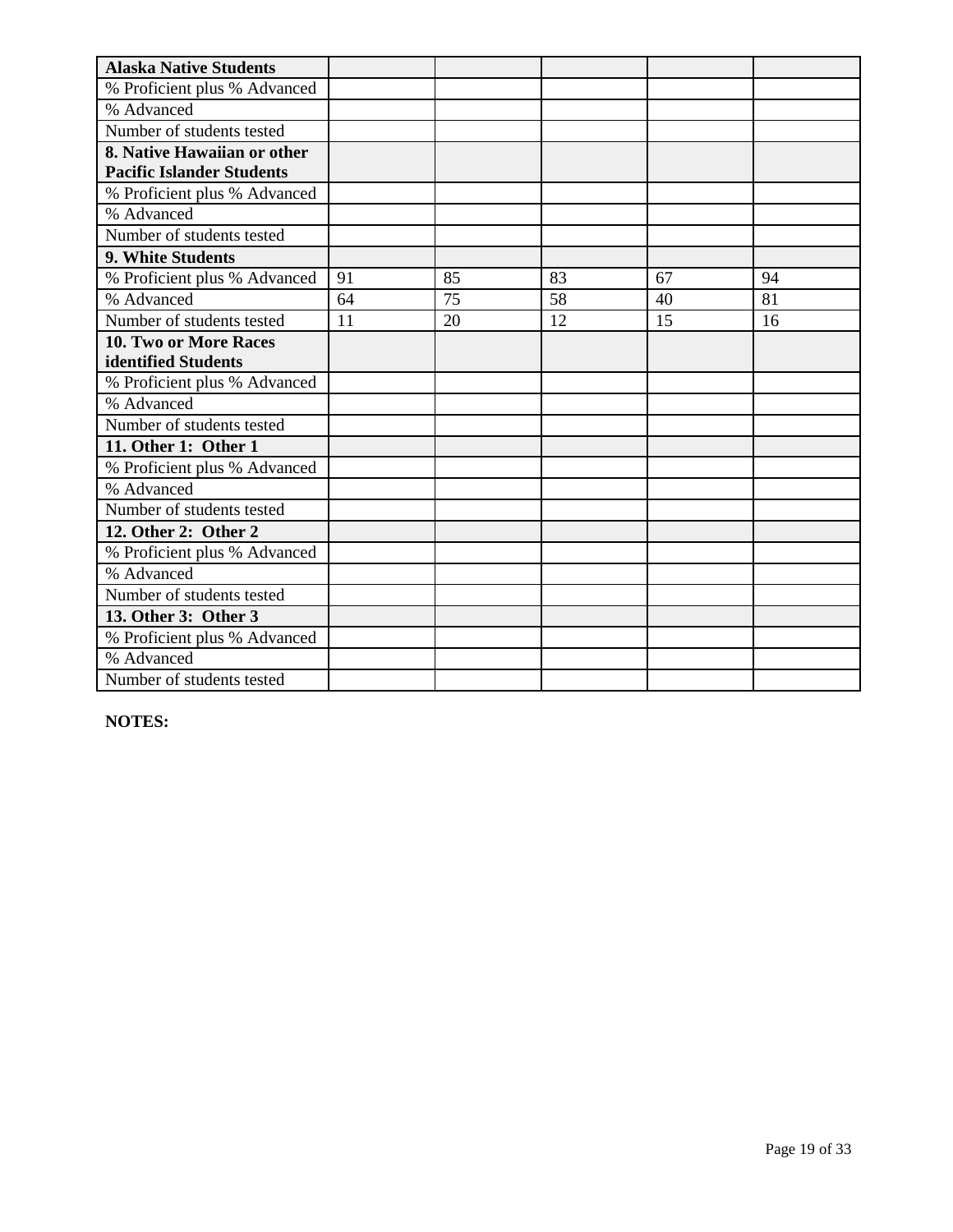## **Subject:** <u>Math</u> **Test:** <u>CST</u><br> **All Students Tested/Grade:** 4 **COVID-EDITED: COVID-EDITED: COVID-EDITED: COVID-EDITED: COVID-EDITED: Publisher:** ETS/California Department of Education

# **All Students Tested/Grade:** 4 **Edition/Publication Year:** 2013

| School Year                              | 2012-2013 | 2011-2012       | 2010-2011      | 2009-2010      | 2008-2009      |
|------------------------------------------|-----------|-----------------|----------------|----------------|----------------|
| Testing month                            | Apr       | Apr             | Apr            | Apr            | Apr            |
| <b>SCHOOL SCORES*</b>                    |           |                 |                |                |                |
| % Proficient plus % Advanced             | 85        | 75              | 77             | 70             | 62             |
| % Advanced                               | 59        | 49              | 45             | 37             | 26             |
| Number of students tested                | 102       | 101             | 86             | 89             | 127            |
| Percent of total students tested         | 100       | 98              | 100            | 100            | 100            |
| Number of students tested with           | 16        | $\overline{7}$  | 6              | 6              | 18             |
| alternative assessment                   |           |                 |                |                |                |
| % of students tested with                | 16        | $\overline{7}$  | $\overline{7}$ | $\overline{7}$ | 14             |
| alternative assessment                   |           |                 |                |                |                |
| <b>SUBGROUP SCORES</b>                   |           |                 |                |                |                |
| 1. Free and Reduced-Price                |           |                 |                |                |                |
| Meals/Socio-Economic/                    |           |                 |                |                |                |
| <b>Disadvantaged Students</b>            |           |                 |                |                |                |
| % Proficient plus % Advanced             | 84        | 75              | 79             | 73             | 60             |
| % Advanced                               | 57        | 49              | 48             | 44             | 24             |
| Number of students tested                | 88        | 101             | 71             | 66             | 104            |
| 2. Students receiving Special            |           |                 |                |                |                |
| <b>Education</b>                         |           |                 |                |                |                |
| % Proficient plus % Advanced             | 88        | 86              | 100            | 67             | 44             |
| % Advanced                               | 44        | 86              | 50             | 17             | $\overline{0}$ |
| Number of students tested                | 16        | $\overline{7}$  | 6              | 6              | 18             |
| 3. English Language Learner              |           |                 |                |                |                |
| <b>Students</b>                          |           |                 |                |                |                |
| % Proficient plus % Advanced             | 90        | 72              | 75             | 74             | 64             |
| % Advanced                               | 66        | 51              | 59             | 50             | 29             |
| Number of students tested                | 38        | 43              | 32             | 34             | 45             |
| 4. Hispanic or Latino<br><b>Students</b> |           |                 |                |                |                |
| % Proficient plus % Advanced             | 88        | 76              | 80             | 70             | 63             |
| % Advanced                               | 57        | 51              | 48             | 41             | 27             |
| Number of students tested                | 68        | $\overline{75}$ | 54             | 59             | 79             |
|                                          |           |                 |                |                |                |
| 5. African - American<br><b>Students</b> |           |                 |                |                |                |
| % Proficient plus % Advanced             | 82        | 82              | 86             | 54             | 35             |
| % Advanced                               | 55        | 27              | 36             | 23             | 10             |
| Number of students tested                | 11        | 11              | 14             | 13             | 20             |
| <b>6. Asian Students</b>                 |           |                 |                |                |                |
| % Proficient plus % Advanced             |           |                 |                |                |                |
| % Advanced                               |           |                 |                |                |                |
| Number of students tested                |           |                 |                |                |                |
| 7. American Indian or                    |           |                 |                |                |                |
| <b>Alaska Native Students</b>            |           |                 |                |                |                |
| % Proficient plus % Advanced             |           |                 |                |                |                |
| % Advanced                               |           |                 |                |                |                |
|                                          |           |                 |                |                |                |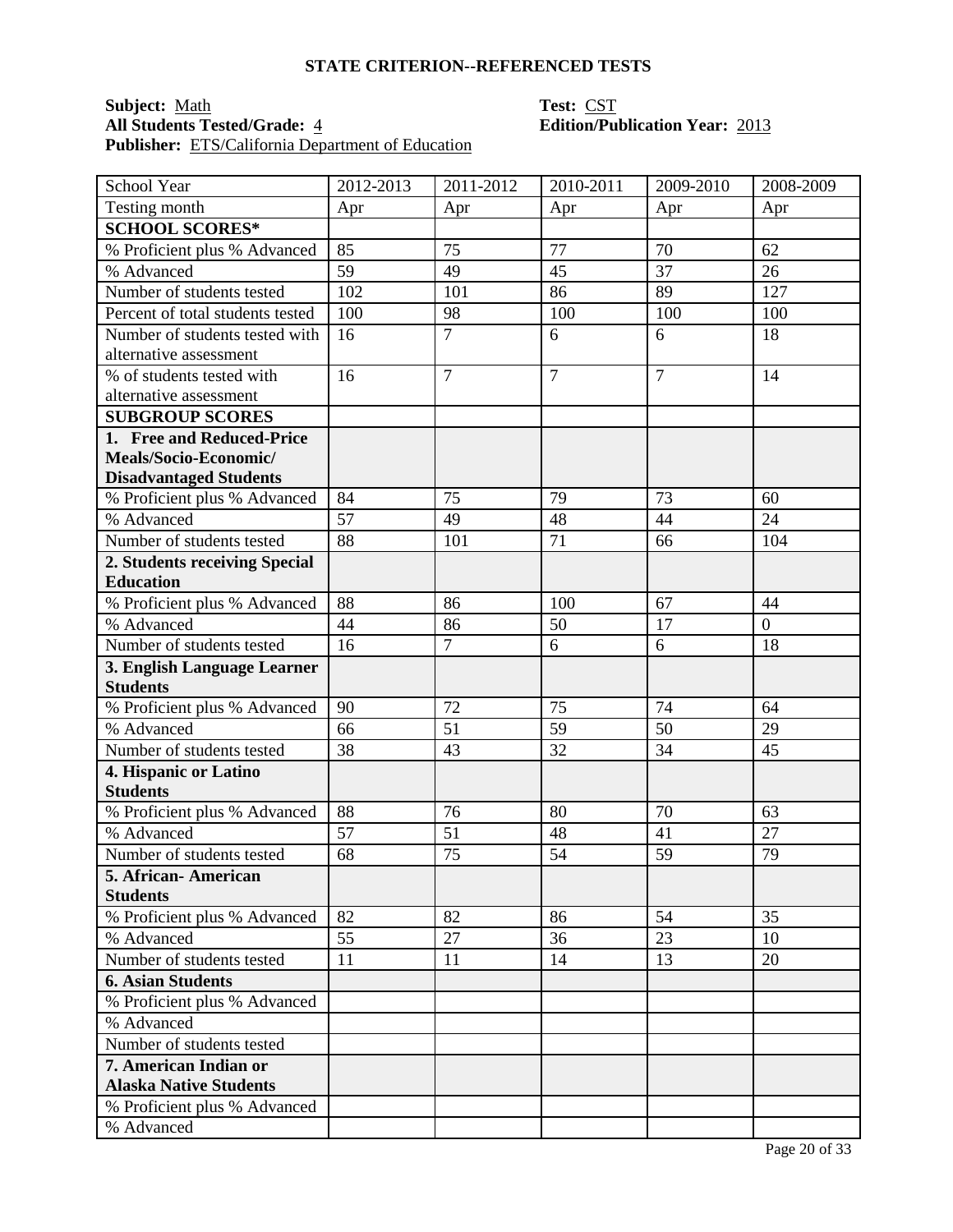| Number of students tested        |    |    |    |    |    |
|----------------------------------|----|----|----|----|----|
| 8. Native Hawaiian or other      |    |    |    |    |    |
| <b>Pacific Islander Students</b> |    |    |    |    |    |
| % Proficient plus % Advanced     |    |    |    |    |    |
| % Advanced                       |    |    |    |    |    |
| Number of students tested        |    |    |    |    |    |
| 9. White Students                |    |    |    |    |    |
| % Proficient plus % Advanced     | 79 | 67 | 69 | 86 | 77 |
| % Advanced                       | 68 | 56 | 54 | 43 | 35 |
| Number of students tested        | 19 | 9  | 13 | 14 | 26 |
| <b>10. Two or More Races</b>     |    |    |    |    |    |
| identified Students              |    |    |    |    |    |
| % Proficient plus % Advanced     |    |    |    |    |    |
| % Advanced                       |    |    |    |    |    |
| Number of students tested        |    |    |    |    |    |
| 11. Other 1: Other 1             |    |    |    |    |    |
| % Proficient plus % Advanced     |    |    |    |    |    |
| % Advanced                       |    |    |    |    |    |
| Number of students tested        |    |    |    |    |    |
| 12. Other 2: Other 2             |    |    |    |    |    |
| % Proficient plus % Advanced     |    |    |    |    |    |
| % Advanced                       |    |    |    |    |    |
| Number of students tested        |    |    |    |    |    |
| 13. Other 3: Other 3             |    |    |    |    |    |
| % Proficient plus % Advanced     |    |    |    |    |    |
| % Advanced                       |    |    |    |    |    |
| Number of students tested        |    |    |    |    |    |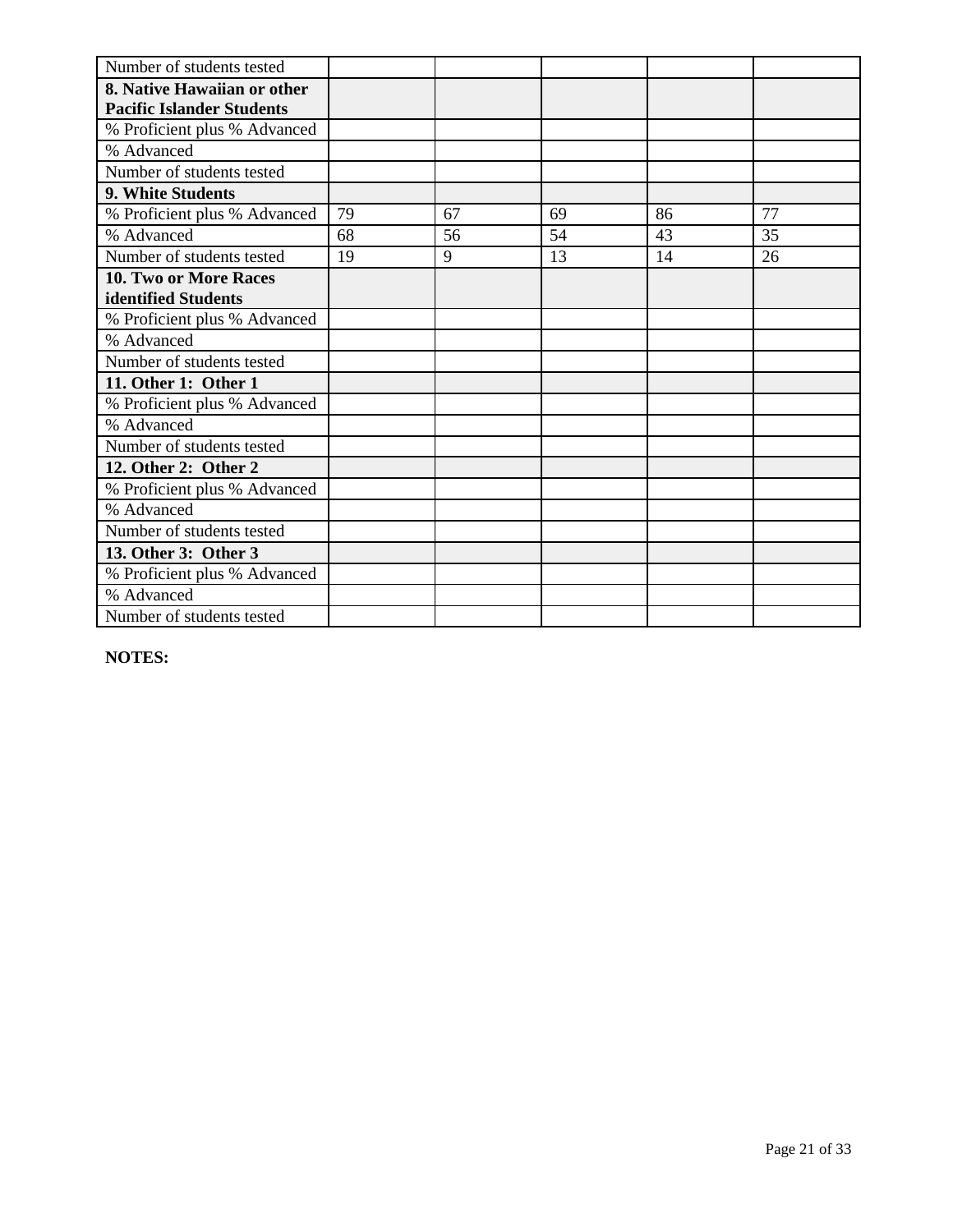### **Subject:** Math **Test:** CST **All Students Tested/Grade:** 5 **Edition/Publication Year:** 2013 **Publisher:** ETS/California Department of Education

| School Year                      | 2012-2013 | 2011-2012 | 2010-2011 | 2009-2010      | 2008-2009      |
|----------------------------------|-----------|-----------|-----------|----------------|----------------|
| Testing month                    | Apr       | Apr       | Apr       | Apr            | Apr            |
| <b>SCHOOL SCORES*</b>            |           |           |           |                |                |
| % Proficient plus % Advanced     | 90        | 82        | 71        | 61             | 44             |
| % Advanced                       | 48        | 47        | 44        | 27             | 12             |
| Number of students tested        | 88        | 95        | 91        | 115            | 102            |
| Percent of total students tested | 100       | 100       | 100       | 100            | 99             |
| Number of students tested with   | 10        | 8         | 10        | 15             | 16             |
| alternative assessment           |           |           |           |                |                |
| % of students tested with        | 11        | 8         | 11        | 13             | 16             |
| alternative assessment           |           |           |           |                |                |
| <b>SUBGROUP SCORES</b>           |           |           |           |                |                |
| 1. Free and Reduced-Price        |           |           |           |                |                |
| Meals/Socio-Economic/            |           |           |           |                |                |
| <b>Disadvantaged Students</b>    |           |           |           |                |                |
| % Proficient plus % Advanced     | 91        | 82        | 71        | 63             | 39             |
| % Advanced                       | 46        | 47        | 47        | 28             | $\overline{9}$ |
| Number of students tested        | 80        | 92        | 70        | 88             | 77             |
| 2. Students receiving Special    |           |           |           |                |                |
| <b>Education</b>                 |           |           |           |                |                |
| % Proficient plus % Advanced     | 100       | 100       | 70        | 60             | 50             |
| % Advanced                       | 30        | 88        | 50        | 20             | 19             |
| Number of students tested        | 10        | 8         | 10        | 15             | 16             |
| 3. English Language Learner      |           |           |           |                |                |
| <b>Students</b>                  |           |           |           |                |                |
| % Proficient plus % Advanced     | 92        | 79        | 77        | 74             | 40             |
| % Advanced                       | 46        | 42        | 53        | 31             | 6              |
| Number of students tested        | 38        | 33        | 30        | 35             | 35             |
| 4. Hispanic or Latino            |           |           |           |                |                |
| <b>Students</b>                  |           |           |           |                |                |
| % Proficient plus % Advanced     | 91        | 77        | 77        | 71             | 46             |
| % Advanced                       | 46        | 44        | 51        | 29             | 9              |
| Number of students tested        | 67        | 64        | 57        | 72             | 65             |
| 5. African- American             |           |           |           |                |                |
| <b>Students</b>                  |           |           |           |                |                |
| % Proficient plus % Advanced     | 88        | 92        | 64        | 36             | 36             |
| % Advanced                       | 50        | 33        | 29        | $\overline{7}$ | 21             |
| Number of students tested        | 8         | 12        | 14        | 14             | 14             |
| <b>6. Asian Students</b>         |           |           |           |                |                |
| % Proficient plus % Advanced     |           |           |           |                |                |
| % Advanced                       |           |           |           |                |                |
| Number of students tested        |           |           |           |                |                |
| 7. American Indian or            |           |           |           |                |                |
| <b>Alaska Native Students</b>    |           |           |           |                |                |
| % Proficient plus % Advanced     |           |           |           |                |                |
| % Advanced                       |           |           |           |                |                |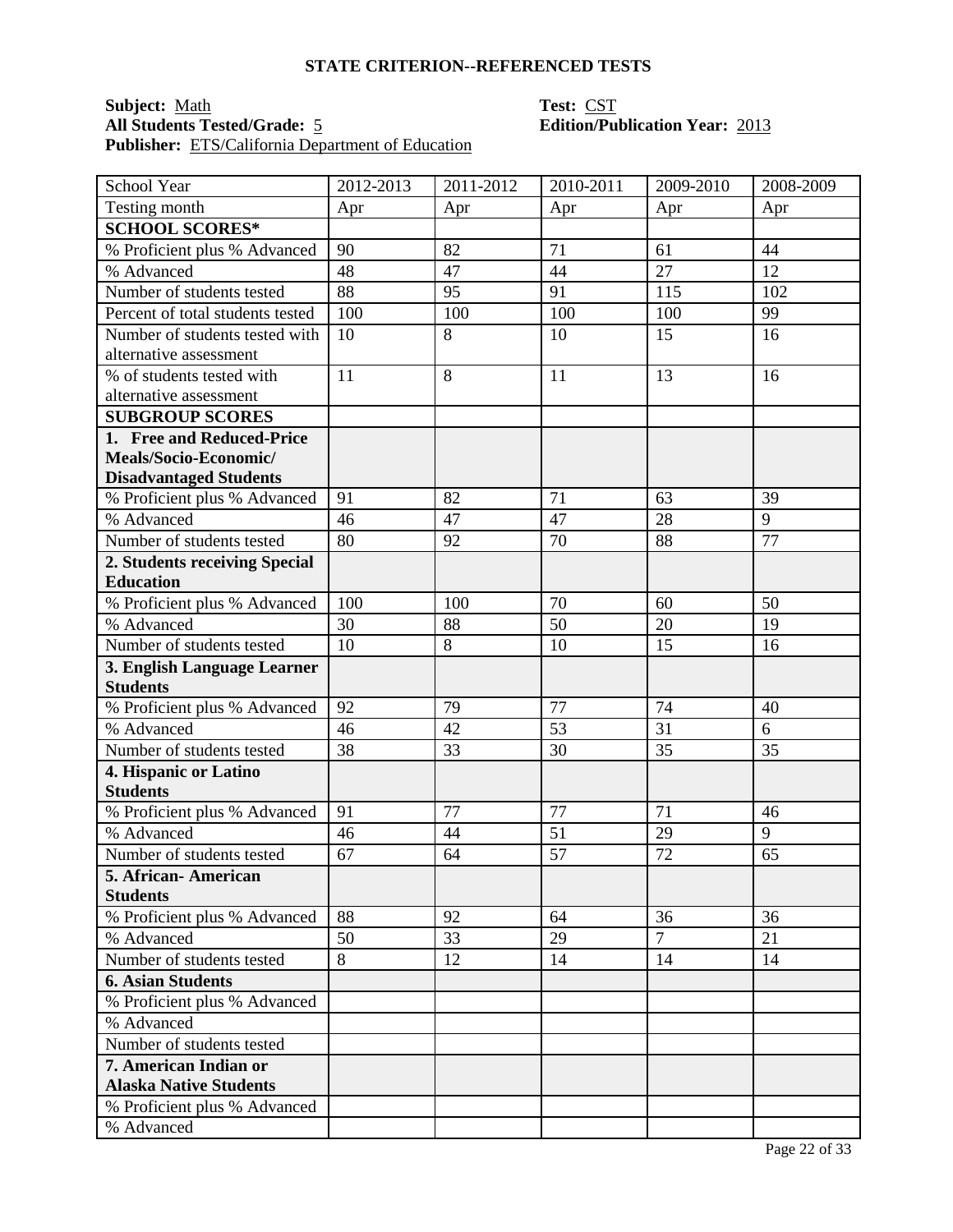| Number of students tested        |    |     |    |    |    |
|----------------------------------|----|-----|----|----|----|
| 8. Native Hawaiian or other      |    |     |    |    |    |
| <b>Pacific Islander Students</b> |    |     |    |    |    |
| % Proficient plus % Advanced     |    |     |    |    |    |
| % Advanced                       |    |     |    |    |    |
| Number of students tested        |    |     |    |    |    |
| 9. White Students                |    |     |    |    |    |
| % Proficient plus % Advanced     | 90 | 100 | 59 | 50 | 46 |
| % Advanced                       | 50 | 86  | 35 | 31 | 14 |
| Number of students tested        | 10 | 14  | 17 | 26 | 22 |
| <b>10. Two or More Races</b>     |    |     |    |    |    |
| identified Students              |    |     |    |    |    |
| % Proficient plus % Advanced     |    |     |    |    |    |
| % Advanced                       |    |     |    |    |    |
| Number of students tested        |    |     |    |    |    |
| 11. Other 1: Other 1             |    |     |    |    |    |
| % Proficient plus % Advanced     |    |     |    |    |    |
| % Advanced                       |    |     |    |    |    |
| Number of students tested        |    |     |    |    |    |
| 12. Other 2: Other 2             |    |     |    |    |    |
| % Proficient plus % Advanced     |    |     |    |    |    |
| % Advanced                       |    |     |    |    |    |
| Number of students tested        |    |     |    |    |    |
| 13. Other 3: Other 3             |    |     |    |    |    |
| % Proficient plus % Advanced     |    |     |    |    |    |
| % Advanced                       |    |     |    |    |    |
| Number of students tested        |    |     |    |    |    |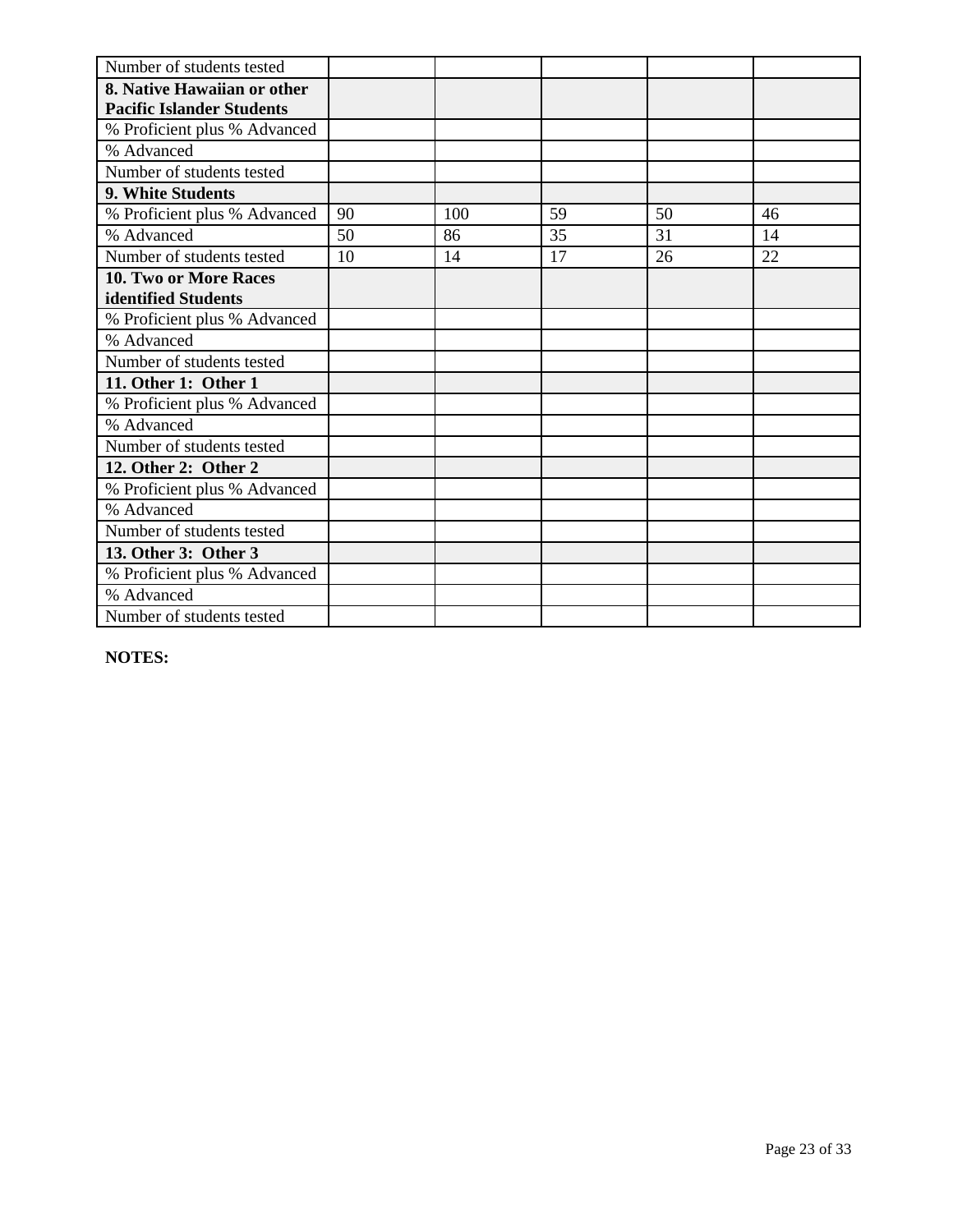### **Subject:** Math **Test:** CST **All Students Tested/Grade:** 6 **Edition/Publication Year:** 2013 **Publisher:** ETS/California Department of Education

| School Year                      | 2012-2013        | 2011-2012 | 2010-2011 | 2009-2010      | 2008-2009        |
|----------------------------------|------------------|-----------|-----------|----------------|------------------|
| Testing month                    | Apr              | Apr       | Apr       | Apr            | Apr              |
| <b>SCHOOL SCORES*</b>            |                  |           |           |                |                  |
| % Proficient plus % Advanced     | 69               | 58        | 59        | 44             | 45               |
| % Advanced                       | 35               | 19        | 22        | 10             | $\overline{7}$   |
| Number of students tested        | 65               | 69        | 107       | 79             | 85               |
| Percent of total students tested | 100              | 100       | 100       | 99             | 99               |
| Number of students tested with   | $\overline{7}$   | 8         | 14        | 9              | 14               |
| alternative assessment           |                  |           |           |                |                  |
| % of students tested with        | 11               | 12        | 13        | 11             | 16               |
| alternative assessment           |                  |           |           |                |                  |
| <b>SUBGROUP SCORES</b>           |                  |           |           |                |                  |
| 1. Free and Reduced-Price        |                  |           |           |                |                  |
| Meals/Socio-Economic/            |                  |           |           |                |                  |
| <b>Disadvantaged Students</b>    |                  |           |           |                |                  |
| % Proficient plus % Advanced     | 72               | 59        | 60        | 40             | 42               |
| % Advanced                       | 38               | 19        | 23        | $\overline{8}$ | 6                |
| Number of students tested        | 58               | 68        | 92        | 62             | 72               |
| 2. Students receiving Special    |                  |           |           |                |                  |
| <b>Education</b>                 |                  |           |           |                |                  |
| % Proficient plus % Advanced     | 57               | 88        | 71        | 56             | $\overline{7}$   |
| % Advanced                       | $\boldsymbol{0}$ | 38        | 43        | 22             | $\boldsymbol{0}$ |
| Number of students tested        | $\overline{7}$   | 8         | 14        | 9              | 14               |
| 3. English Language Learner      |                  |           |           |                |                  |
| <b>Students</b>                  |                  |           |           |                |                  |
| % Proficient plus % Advanced     | 85               | 52        | 63        | 40             | 28               |
| % Advanced                       | 54               | 19        | 30        | 10             | $\overline{0}$   |
| Number of students tested        | 26               | 21        | 27        | 30             | 18               |
| 4. Hispanic or Latino            |                  |           |           |                |                  |
| <b>Students</b>                  |                  |           |           |                |                  |
| % Proficient plus % Advanced     | 73               | 56        | 59        | 42             | 50               |
| % Advanced                       | 41               | 24        | 24        | 13             | $\overline{7}$   |
| Number of students tested        | 44               | 41        | 68        | 53             | 42               |
| 5. African- American             |                  |           |           |                |                  |
| <b>Students</b>                  |                  |           |           |                |                  |
| % Proficient plus % Advanced     | 56               | 50        | 50        | 33             | 25               |
| % Advanced                       | 22               | 10        | 10        | $\overline{0}$ | $\overline{0}$   |
| Number of students tested        | 9                | 10        | 10        | 9              | 16               |
| <b>6. Asian Students</b>         |                  |           |           |                |                  |
| % Proficient plus % Advanced     |                  |           |           |                |                  |
| % Advanced                       |                  |           |           |                |                  |
| Number of students tested        |                  |           |           |                |                  |
| 7. American Indian or            |                  |           |           |                |                  |
| <b>Alaska Native Students</b>    |                  |           |           |                |                  |
| % Proficient plus % Advanced     |                  |           |           |                |                  |
| % Advanced                       |                  |           |           |                |                  |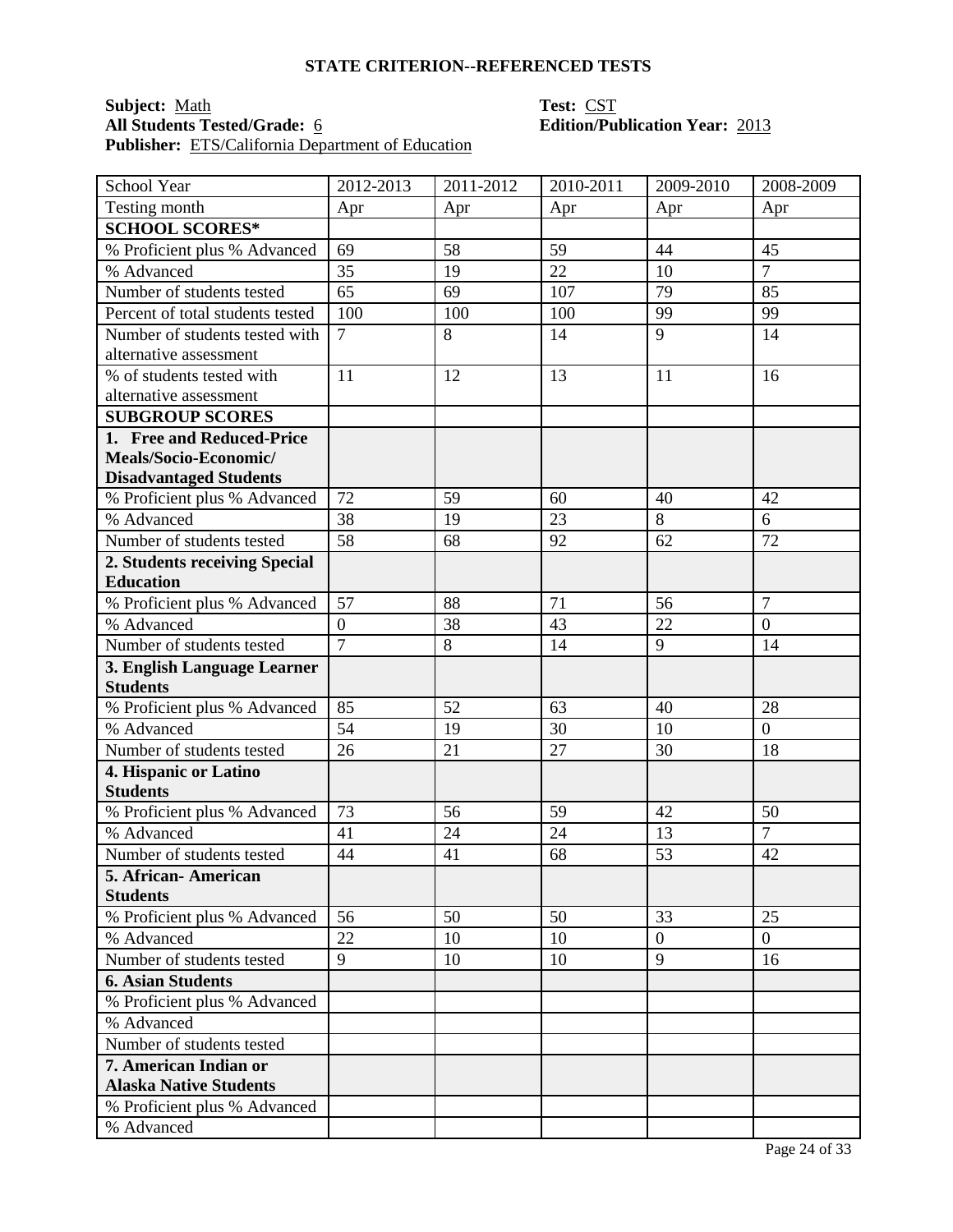| Number of students tested        |    |    |    |                |    |
|----------------------------------|----|----|----|----------------|----|
| 8. Native Hawaiian or other      |    |    |    |                |    |
| <b>Pacific Islander Students</b> |    |    |    |                |    |
| % Proficient plus % Advanced     |    |    |    |                |    |
| % Advanced                       |    |    |    |                |    |
| Number of students tested        |    |    |    |                |    |
| 9. White Students                |    |    |    |                |    |
| % Proficient plus % Advanced     | 88 | 69 | 64 | 60             | 50 |
| % Advanced                       | 25 | 8  | 24 | $\overline{7}$ | 8  |
| Number of students tested        | 8  | 13 | 25 | 15             | 24 |
| <b>10. Two or More Races</b>     |    |    |    |                |    |
| identified Students              |    |    |    |                |    |
| % Proficient plus % Advanced     |    |    |    |                |    |
| % Advanced                       |    |    |    |                |    |
| Number of students tested        |    |    |    |                |    |
| 11. Other 1: Other 1             |    |    |    |                |    |
| % Proficient plus % Advanced     |    |    |    |                |    |
| % Advanced                       |    |    |    |                |    |
| Number of students tested        |    |    |    |                |    |
| 12. Other 2: Other 2             |    |    |    |                |    |
| % Proficient plus % Advanced     |    |    |    |                |    |
| % Advanced                       |    |    |    |                |    |
| Number of students tested        |    |    |    |                |    |
| 13. Other 3: Other 3             |    |    |    |                |    |
| % Proficient plus % Advanced     |    |    |    |                |    |
| % Advanced                       |    |    |    |                |    |
| Number of students tested        |    |    |    |                |    |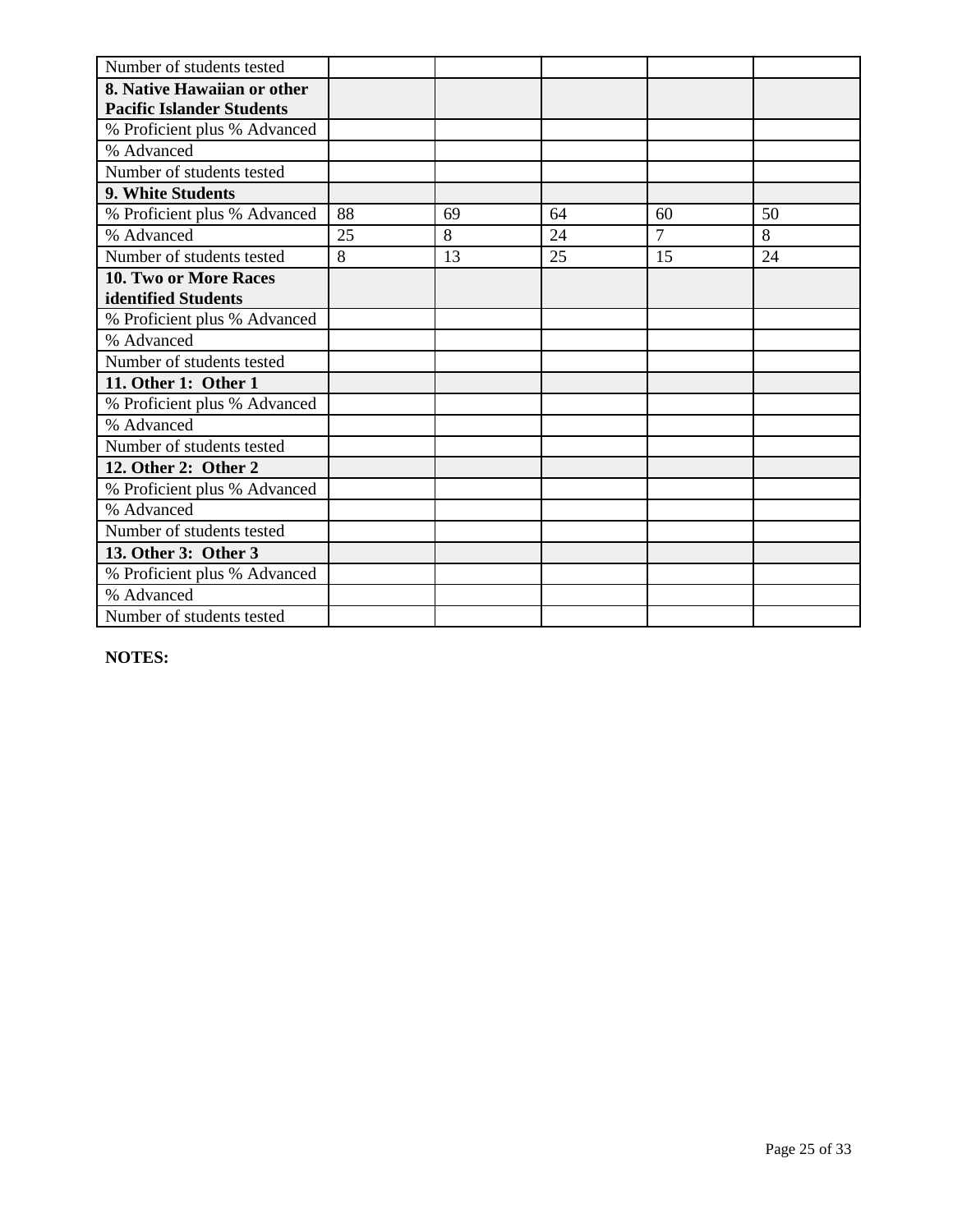### **Subject:** <u>Reading/ELA</u> **Test:** CST **All Students Tested/Grade:** 3 **Edition/Publication Year:** 2013 **Publisher:** ETS/California Department of Education

| School Year                                | 2012-2013 | 2011-2012 | 2010-2011 | 2009-2010       | 2008-2009      |
|--------------------------------------------|-----------|-----------|-----------|-----------------|----------------|
| Testing month                              | Apr       | Apr       | Apr       | Apr             | Apr            |
| <b>SCHOOL SCORES*</b>                      |           |           |           |                 |                |
| % Proficient plus % Advanced               | 53        | 50        | 44        | 34              | 45             |
| % Advanced                                 | 15        | 22        | 14        | 11              | 15             |
| Number of students tested                  | 94        | 109       | 105       | 91              | 89             |
| Percent of total students tested           | 99        | 99        | 100       | 100             | 100            |
| Number of students tested with             | 11        | 10        | 14        | 8               | $\overline{7}$ |
| alternative assessment                     |           |           |           |                 |                |
| % of students tested with                  | 12        | 9         | 13        | 9               | 8              |
| alternative assessment                     |           |           |           |                 |                |
| <b>SUBGROUP SCORES</b>                     |           |           |           |                 |                |
| 1. Free and Reduced-Price                  |           |           |           |                 |                |
| Meals/Socio-Economic/                      |           |           |           |                 |                |
| <b>Disadvantaged Students</b>              |           |           |           |                 |                |
| % Proficient plus % Advanced               | 52        | 51        | 39        | 33              | 44             |
| % Advanced                                 | 14        | 23        | 10        | 10              | 15             |
| Number of students tested                  | 89        | 103       | 88        | 72              | 66             |
| 2. Students receiving Special              |           |           |           |                 |                |
| <b>Education</b>                           |           |           |           |                 |                |
| % Proficient plus % Advanced               | 73        | 80        | 89        | 38              | 29             |
| % Advanced                                 | 27        | 60        | 56        | 13              | 29             |
| Number of students tested                  | 11        | 10        | 9         | 8               | $\overline{7}$ |
| 3. English Language Learner                |           |           |           |                 |                |
| <b>Students</b>                            |           |           |           |                 |                |
| % Proficient plus % Advanced               | 33        | 37        | 29        | 19              | 42             |
| % Advanced                                 | 3         | 9         | 8         | $\overline{3}$  | 5              |
| Number of students tested                  | 33        | 35        | 38        | 36              | 38             |
| 4. Hispanic or Latino<br><b>Students</b>   |           |           |           |                 |                |
|                                            | 46        | 45        | 38        | 31              | 44             |
| % Proficient plus % Advanced<br>% Advanced | 12        | 15        | 14        | 9               | 14             |
| Number of students tested                  | 69        | 73        | 74        | $\overline{55}$ | 59             |
| 5. African - American                      |           |           |           |                 |                |
| <b>Students</b>                            |           |           |           |                 |                |
| % Proficient plus % Advanced               | 75        | 55        | 47        | 41              | 17             |
| % Advanced                                 | 50        | 36        | 18        | 6               | 8              |
| Number of students tested                  | 40        | 11        | 17        | 17              | 12             |
| <b>6. Asian Students</b>                   |           |           |           |                 |                |
| % Proficient plus % Advanced               |           |           |           |                 |                |
| % Advanced                                 |           |           |           |                 |                |
| Number of students tested                  |           |           |           |                 |                |
| 7. American Indian or                      |           |           |           |                 |                |
| <b>Alaska Native Students</b>              |           |           |           |                 |                |
| % Proficient plus % Advanced               |           |           |           |                 |                |
| % Advanced                                 |           |           |           |                 |                |
|                                            |           |           |           |                 |                |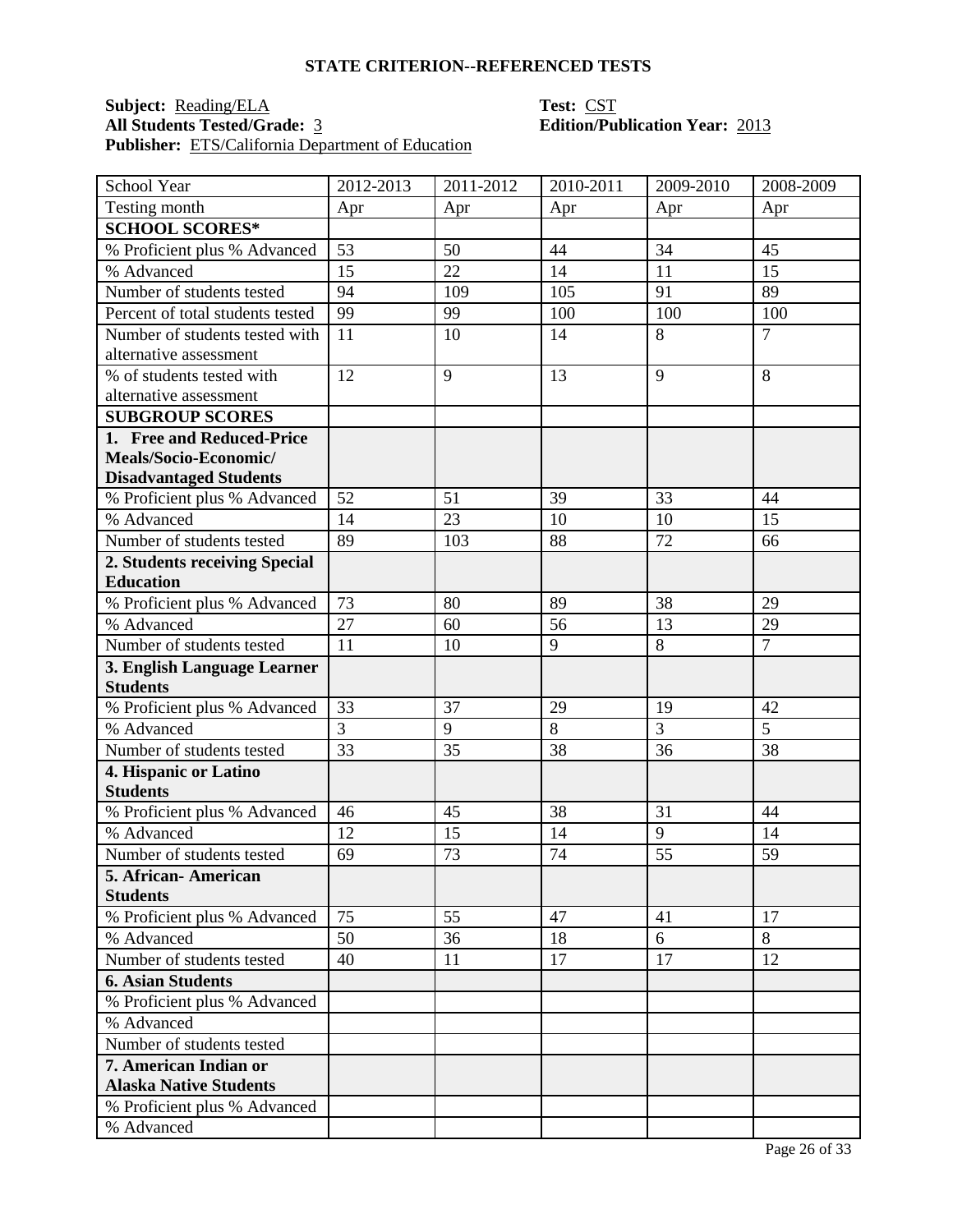| Number of students tested        |    |    |    |    |    |
|----------------------------------|----|----|----|----|----|
| 8. Native Hawaiian or other      |    |    |    |    |    |
| <b>Pacific Islander Students</b> |    |    |    |    |    |
| % Proficient plus % Advanced     |    |    |    |    |    |
| % Advanced                       |    |    |    |    |    |
| Number of students tested        |    |    |    |    |    |
| 9. White Students                |    |    |    |    |    |
| % Proficient plus % Advanced     | 91 | 65 | 75 | 33 | 63 |
| % Advanced                       | 27 | 35 | 17 | 27 | 19 |
| Number of students tested        | 11 | 20 | 12 | 15 | 16 |
| <b>10. Two or More Races</b>     |    |    |    |    |    |
| identified Students              |    |    |    |    |    |
| % Proficient plus % Advanced     |    |    |    |    |    |
| % Advanced                       |    |    |    |    |    |
| Number of students tested        |    |    |    |    |    |
| 11. Other 1: Other 1             |    |    |    |    |    |
| % Proficient plus % Advanced     |    |    |    |    |    |
| % Advanced                       |    |    |    |    |    |
| Number of students tested        |    |    |    |    |    |
| 12. Other 2: Other 2             |    |    |    |    |    |
| % Proficient plus % Advanced     |    |    |    |    |    |
| % Advanced                       |    |    |    |    |    |
| Number of students tested        |    |    |    |    |    |
| 13. Other 3: Other 3             |    |    |    |    |    |
| % Proficient plus % Advanced     |    |    |    |    |    |
| % Advanced                       |    |    |    |    |    |
| Number of students tested        |    |    |    |    |    |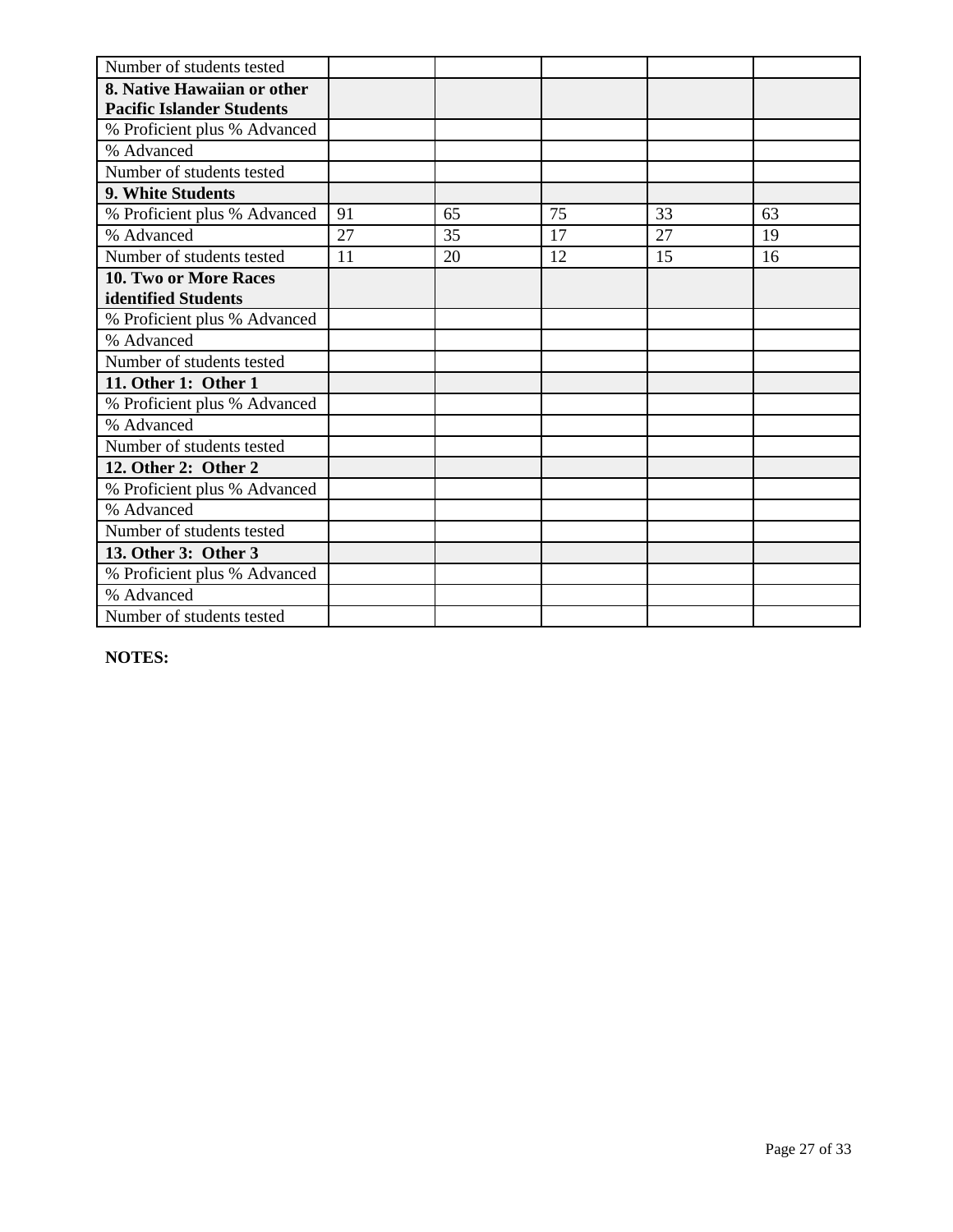## **Subject:** <u>Reading/ELA</u> **Test: CST**<br> **All Students Tested/Grade:** 4 **Edition/Pu Publisher:** ETS/California Department of Education

# **All Students Tested/Grade:** 4 **Edition/Publication Year:** 2013

| School Year                                    | 2012-2013 | 2011-2012 | 2010-2011      | 2009-2010      | 2008-2009       |
|------------------------------------------------|-----------|-----------|----------------|----------------|-----------------|
| Testing month                                  | Apr       | Apr       | Apr            | Apr            | Apr             |
| <b>SCHOOL SCORES*</b>                          |           |           |                |                |                 |
| % Proficient plus % Advanced                   | 75        | 76        | 67             | 62             | 58              |
| % Advanced                                     | 45        | 47        | 33             | 33             | 25              |
| Number of students tested                      | 102       | 103       | 86             | 89             | 127             |
| Percent of total students tested               | 100       | 100       | 100            | 100            | 100             |
| Number of students tested with                 | 16        | 8         | 6              | 6              | 18              |
| alternative assessment                         |           |           |                |                |                 |
| % of students tested with                      | 16        | 8         | $\overline{7}$ | $\overline{7}$ | 14              |
| alternative assessment                         |           |           |                |                |                 |
| <b>SUBGROUP SCORES</b>                         |           |           |                |                |                 |
| 1. Free and Reduced-Price                      |           |           |                |                |                 |
| Meals/Socio-Economic/                          |           |           |                |                |                 |
| <b>Disadvantaged Students</b>                  |           |           |                |                |                 |
| % Proficient plus % Advanced                   | 73        | 76        | 68             | 64             | 54              |
| % Advanced                                     | 40        | 47        | 32             | 38             | $\overline{24}$ |
| Number of students tested                      | 88        | 103       | 71             | 66             | 104             |
| 2. Students receiving Special                  |           |           |                |                |                 |
| <b>Education</b>                               |           |           |                |                |                 |
| % Proficient plus % Advanced                   | 94        | 75        | 83             | 33             | 44              |
| % Advanced                                     | 69        | 75        | 33             | 33             | 22              |
| Number of students tested                      | 16        | 8         | 6              | 6              | 18              |
| 3. English Language Learner<br><b>Students</b> |           |           |                |                |                 |
| % Proficient plus % Advanced                   | 68        | 73        | 63             | 62             | 51              |
| % Advanced                                     | 40        | 43        | 31             | 32             | 24              |
| Number of students tested                      | 38        | 44        | 32             | 34             | 45              |
| 4. Hispanic or Latino                          |           |           |                |                |                 |
| <b>Students</b>                                |           |           |                |                |                 |
| % Proficient plus % Advanced                   | 74        | 79        | 70             | 64             | 62              |
| % Advanced                                     | 41        | 49        | 32             | 36             | 24              |
| Number of students tested                      | 68        | 76        | 54             | 59             | 79              |
| 5. African- American                           |           |           |                |                |                 |
| <b>Students</b>                                |           |           |                |                |                 |
| % Proficient plus % Advanced                   | 64        | 58        | 71             | 46             | 35              |
| % Advanced                                     | 36        | 33        | 36             | 15             | 15              |
| Number of students tested                      | 11        | 12        | 14             | 13             | 20              |
| <b>6. Asian Students</b>                       |           |           |                |                |                 |
| % Proficient plus % Advanced                   |           |           |                |                |                 |
| % Advanced                                     |           |           |                |                |                 |
| Number of students tested                      |           |           |                |                |                 |
| 7. American Indian or                          |           |           |                |                |                 |
| <b>Alaska Native Students</b>                  |           |           |                |                |                 |
| % Proficient plus % Advanced                   |           |           |                |                |                 |
| % Advanced                                     |           |           |                |                |                 |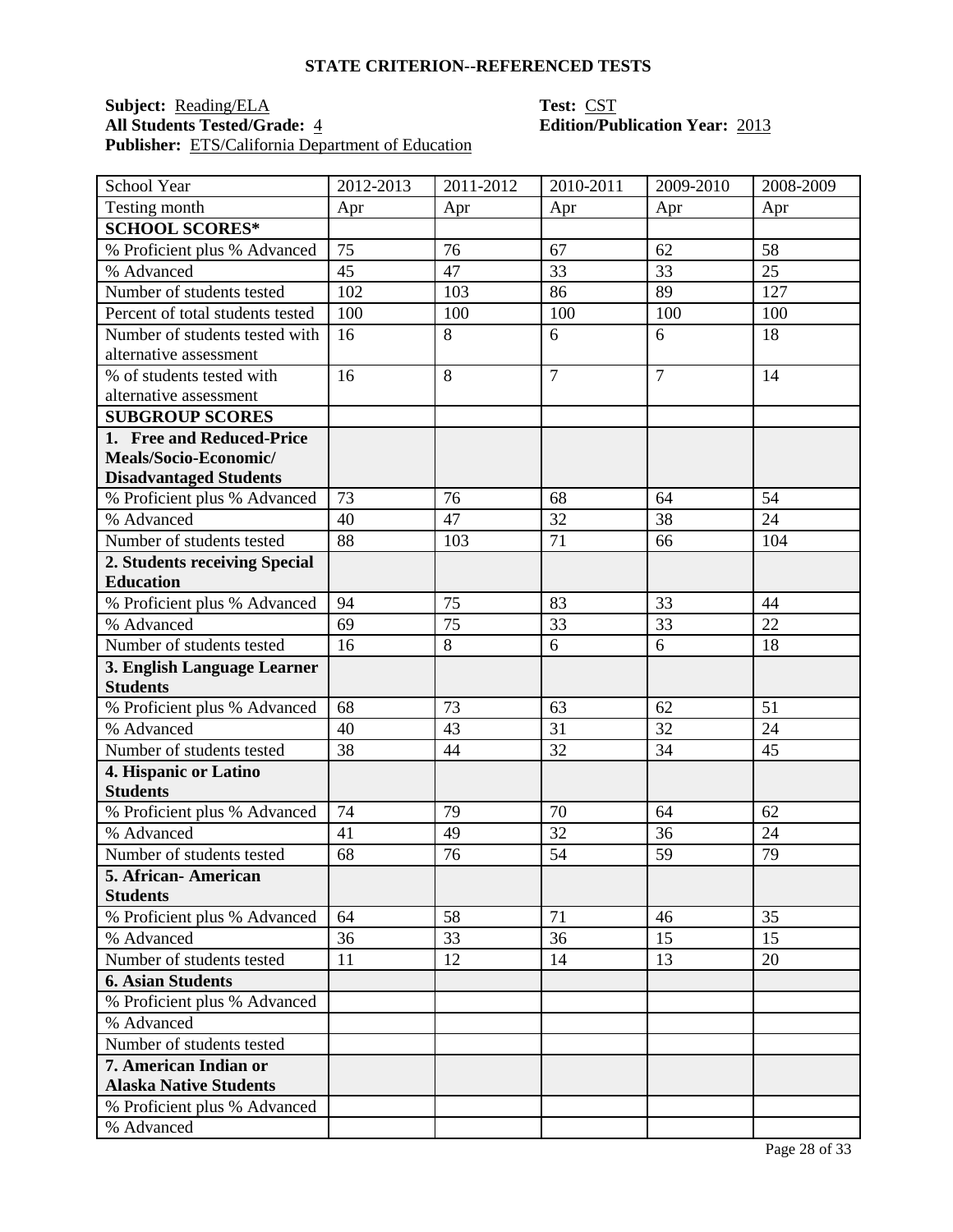| Number of students tested        |    |    |    |    |    |
|----------------------------------|----|----|----|----|----|
| 8. Native Hawaiian or other      |    |    |    |    |    |
| <b>Pacific Islander Students</b> |    |    |    |    |    |
| % Proficient plus % Advanced     |    |    |    |    |    |
| % Advanced                       |    |    |    |    |    |
| Number of students tested        |    |    |    |    |    |
| 9. White Students                |    |    |    |    |    |
| % Proficient plus % Advanced     | 84 | 78 | 62 | 64 | 65 |
| % Advanced                       | 63 | 44 | 39 | 43 | 35 |
| Number of students tested        | 19 | 9  | 13 | 14 | 26 |
| <b>10. Two or More Races</b>     |    |    |    |    |    |
| identified Students              |    |    |    |    |    |
| % Proficient plus % Advanced     |    |    |    |    |    |
| % Advanced                       |    |    |    |    |    |
| Number of students tested        |    |    |    |    |    |
| 11. Other 1: Other 1             |    |    |    |    |    |
| % Proficient plus % Advanced     |    |    |    |    |    |
| % Advanced                       |    |    |    |    |    |
| Number of students tested        |    |    |    |    |    |
| 12. Other 2: Other 2             |    |    |    |    |    |
| % Proficient plus % Advanced     |    |    |    |    |    |
| % Advanced                       |    |    |    |    |    |
| Number of students tested        |    |    |    |    |    |
| 13. Other 3: Other 3             |    |    |    |    |    |
| % Proficient plus % Advanced     |    |    |    |    |    |
| % Advanced                       |    |    |    |    |    |
| Number of students tested        |    |    |    |    |    |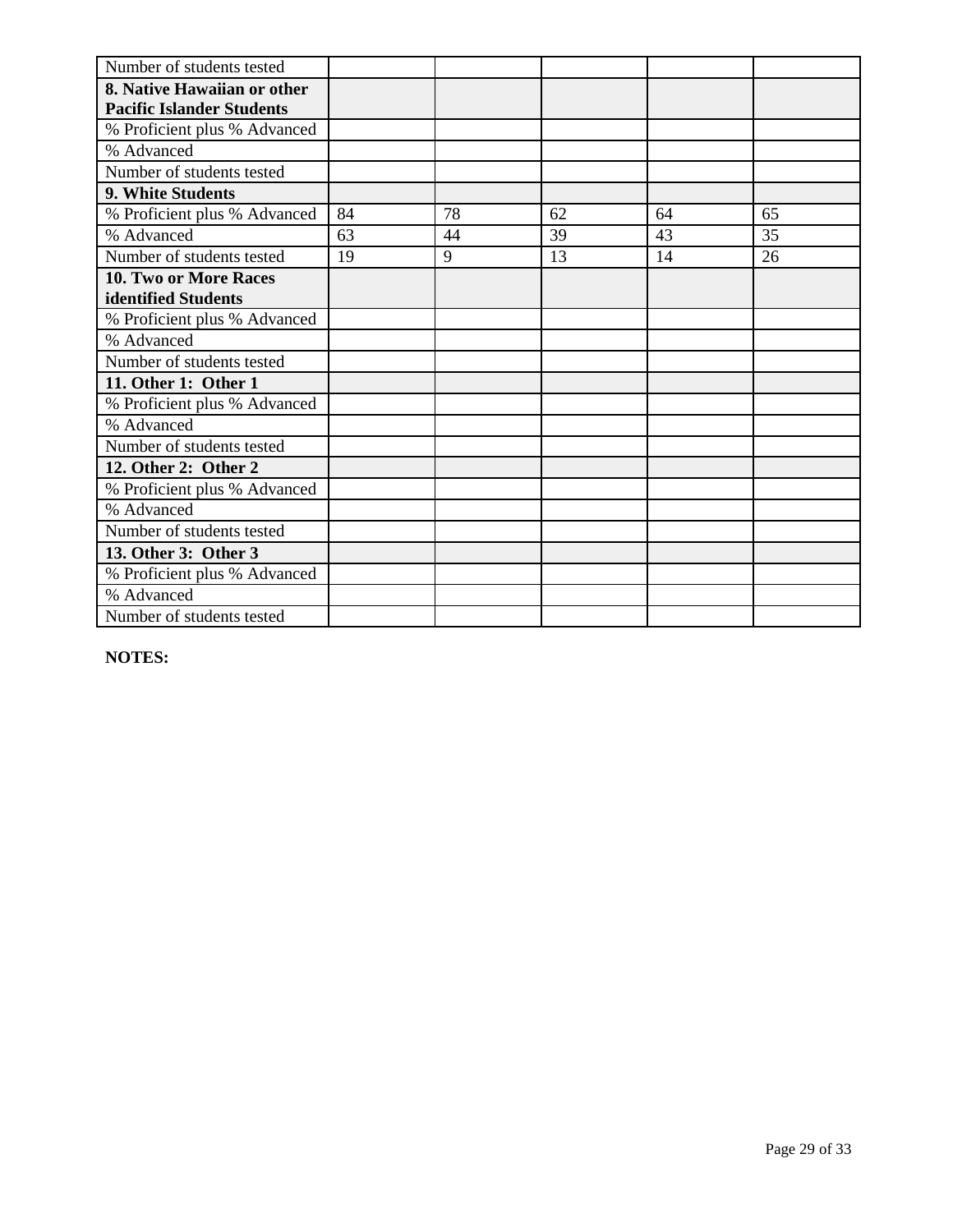### **Subject:** <u>Reading/ELA</u> **Test:** CST **All Students Tested/Grade:** 5 **Edition/Publication Year:** 2013 **Publisher:** ETS/California Department of Education

| School Year                      | 2012-2013 | 2011-2012 | 2010-2011      | 2009-2010      | 2008-2009      |
|----------------------------------|-----------|-----------|----------------|----------------|----------------|
| Testing month                    | Apr       | Apr       | Apr            | Apr            | Apr            |
| <b>SCHOOL SCORES*</b>            |           |           |                |                |                |
| % Proficient plus % Advanced     | 66        | 71        | 63             | 57             | 41             |
| % Advanced                       | 25        | 26        | 20             | 14             | 10             |
| Number of students tested        | 88        | 95        | 91             | 115            | 102            |
| Percent of total students tested | 100       | 100       | 100            | 100            | 99             |
| Number of students tested with   | 10        | 8         | 10             | 15             | 16             |
| alternative assessment           |           |           |                |                |                |
| % of students tested with        | 11        | 8         | 11             | 13             | 16             |
| alternative assessment           |           |           |                |                |                |
| <b>SUBGROUP SCORES</b>           |           |           |                |                |                |
| 1. Free and Reduced-Price        |           |           |                |                |                |
| Meals/Socio-Economic/            |           |           |                |                |                |
| <b>Disadvantaged Students</b>    |           |           |                |                |                |
| % Proficient plus % Advanced     | 65        | 70        | 63             | 53             | 36             |
| % Advanced                       | 23        | 26        | 20             | 15             | $\overline{7}$ |
| Number of students tested        | 80        | 92        | 70             | 88             | 77             |
| 2. Students receiving Special    |           |           |                |                |                |
| <b>Education</b>                 |           |           |                |                |                |
| % Proficient plus % Advanced     | 80        | 88        | 60             | 33             | 56             |
| % Advanced                       | 60        | 63        | 40             | 13             | 25             |
| Number of students tested        | 10        | 8         | 10             | 15             | 16             |
| 3. English Language Learner      |           |           |                |                |                |
| <b>Students</b>                  |           |           |                |                |                |
| % Proficient plus % Advanced     | 66        | 67        | 60             | 49             | 29             |
| % Advanced                       | 21        | 24        | 13             | 11             | 6              |
| Number of students tested        | 38        | 33        | 30             | 35             | 35             |
| 4. Hispanic or Latino            |           |           |                |                |                |
| <b>Students</b>                  |           |           |                |                |                |
| % Proficient plus % Advanced     | 67        | 67        | 68             | 57             | 39             |
| % Advanced                       | 27        | 22        | 21             | 13             | 11             |
| Number of students tested        | 67        | 64        | 57             | 72             | 65             |
| 5. African- American             |           |           |                |                |                |
| <b>Students</b>                  |           |           |                |                |                |
| % Proficient plus % Advanced     | 75        | 58        | 29             | 50             | 43             |
| % Advanced                       | 25        | 25        | $\overline{7}$ | $\overline{7}$ | 14             |
| Number of students tested        | 8         | 12        | 14             | 14             | 14             |
| <b>6. Asian Students</b>         |           |           |                |                |                |
| % Proficient plus % Advanced     |           |           |                |                |                |
| % Advanced                       |           |           |                |                |                |
| Number of students tested        |           |           |                |                |                |
| 7. American Indian or            |           |           |                |                |                |
| <b>Alaska Native Students</b>    |           |           |                |                |                |
| % Proficient plus % Advanced     |           |           |                |                |                |
| % Advanced                       |           |           |                |                |                |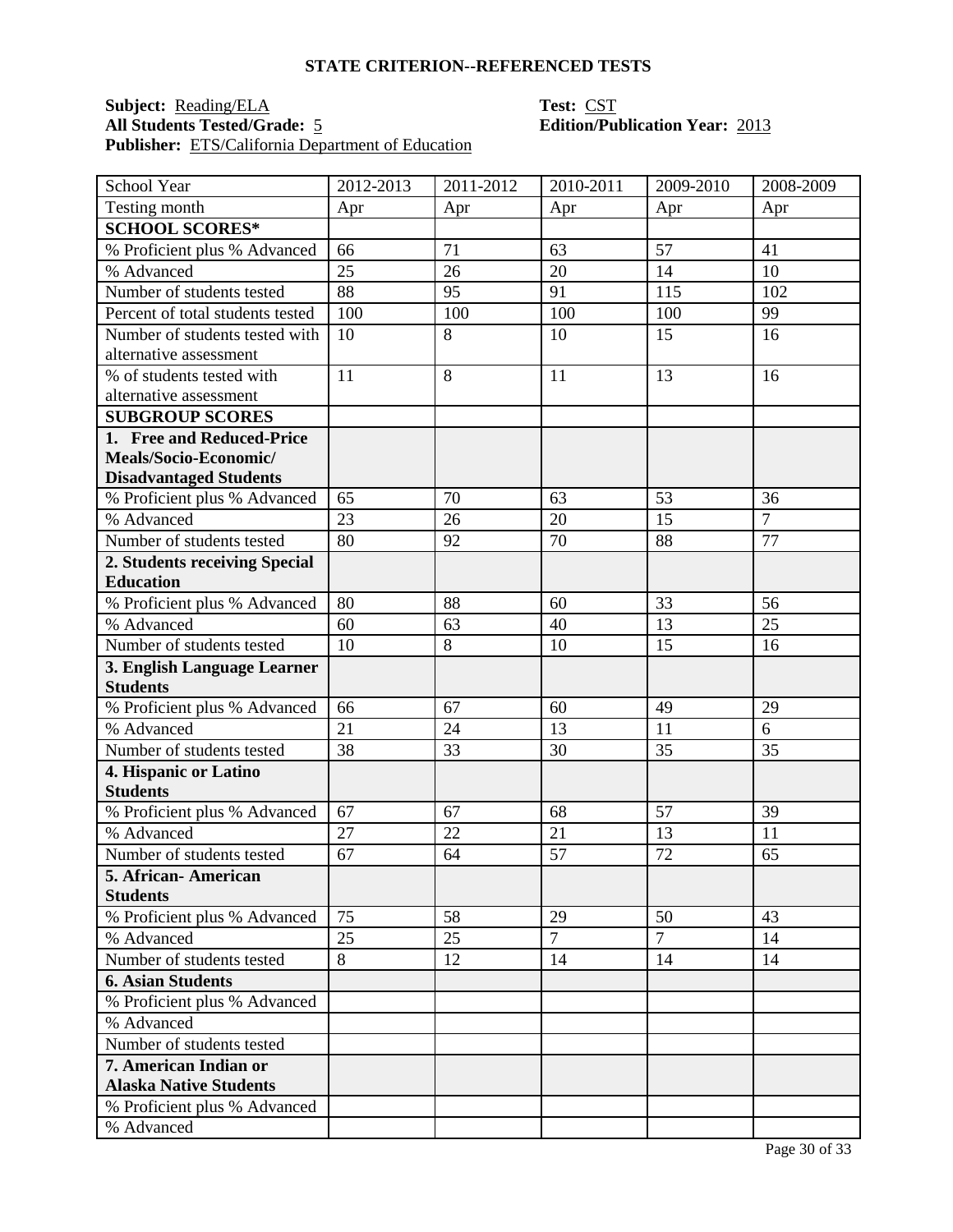| Number of students tested        |    |    |    |    |    |
|----------------------------------|----|----|----|----|----|
| 8. Native Hawaiian or other      |    |    |    |    |    |
| <b>Pacific Islander Students</b> |    |    |    |    |    |
| % Proficient plus % Advanced     |    |    |    |    |    |
| % Advanced                       |    |    |    |    |    |
| Number of students tested        |    |    |    |    |    |
| 9. White Students                |    |    |    |    |    |
| % Proficient plus % Advanced     | 60 | 93 | 72 | 65 | 46 |
| % Advanced                       | 20 | 50 | 29 | 19 | 5  |
| Number of students tested        | 10 | 14 | 17 | 26 | 22 |
| <b>10. Two or More Races</b>     |    |    |    |    |    |
| identified Students              |    |    |    |    |    |
| % Proficient plus % Advanced     |    |    |    |    |    |
| % Advanced                       |    |    |    |    |    |
| Number of students tested        |    |    |    |    |    |
| 11. Other 1: Other 1             |    |    |    |    |    |
| % Proficient plus % Advanced     |    |    |    |    |    |
| % Advanced                       |    |    |    |    |    |
| Number of students tested        |    |    |    |    |    |
| 12. Other 2: Other 2             |    |    |    |    |    |
| % Proficient plus % Advanced     |    |    |    |    |    |
| % Advanced                       |    |    |    |    |    |
| Number of students tested        |    |    |    |    |    |
| 13. Other 3: Other 3             |    |    |    |    |    |
| % Proficient plus % Advanced     |    |    |    |    |    |
| % Advanced                       |    |    |    |    |    |
| Number of students tested        |    |    |    |    |    |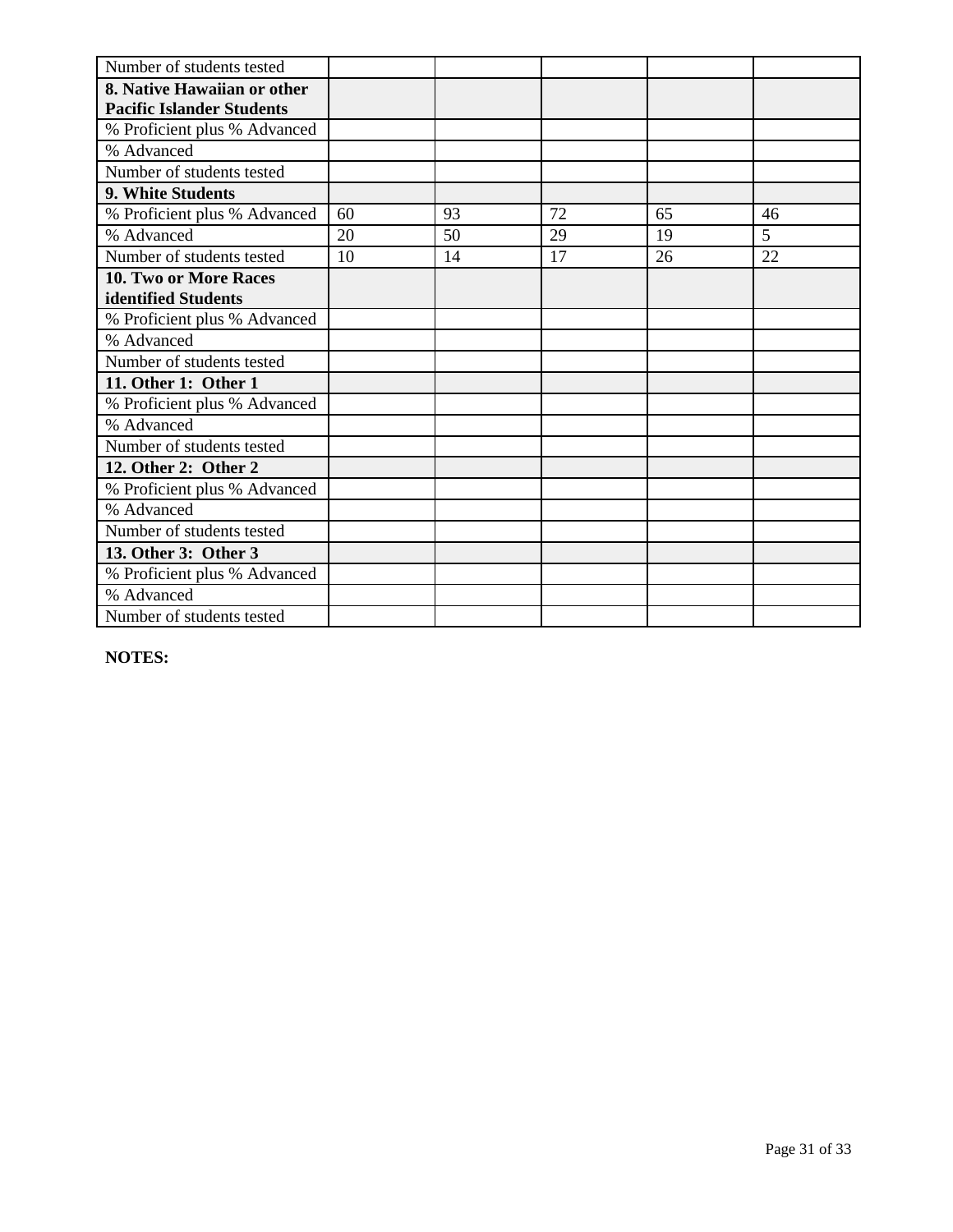## **Subject:** <u>Reading/ELA</u> **Test:** <u>CST</u><br> **All Students Tested/Grade:** 6 **COVID-10 Edition/Pu** Publisher: ETS/California Department of Education

# **All Students Tested/Grade:** 6 **Edition/Publication Year:** 2013

| School Year                                    | 2012-2013      | 2011-2012 | 2010-2011 | 2009-2010 | 2008-2009      |
|------------------------------------------------|----------------|-----------|-----------|-----------|----------------|
| Testing month                                  | Apr            | Apr       | Apr       | Apr       | Apr            |
| <b>SCHOOL SCORES*</b>                          |                |           |           |           |                |
| % Proficient plus % Advanced                   | 74             | 64        | 51        | 49        | 40             |
| % Advanced                                     | 23             | 20        | 16        | 13        | 11             |
| Number of students tested                      | 65             | 69        | 104       | 79        | 85             |
| Percent of total students tested               | 100            | 100       | 100       | 99        | 99             |
| Number of students tested with                 | $\overline{7}$ | 8         | 14        | 9         | 14             |
| alternative assessment                         |                |           |           |           |                |
| % of students tested with                      | 11             | 12        | 13        | 11        | 16             |
| alternative assessment                         |                |           |           |           |                |
| <b>SUBGROUP SCORES</b>                         |                |           |           |           |                |
| 1. Free and Reduced-Price                      |                |           |           |           |                |
| Meals/Socio-Economic/                          |                |           |           |           |                |
| <b>Disadvantaged Students</b>                  |                |           |           |           |                |
| % Proficient plus % Advanced                   | 76             | 63        | 50        | 45        | 36             |
| % Advanced                                     | 26             | 19        | 17        | 13        | 11             |
| Number of students tested                      | 58             | 68        | 92        | 62        | 72             |
| 2. Students receiving Special                  |                |           |           |           |                |
| <b>Education</b>                               |                |           |           |           |                |
| % Proficient plus % Advanced                   | 86             | 75        | 57        | 67        | $\overline{7}$ |
| % Advanced                                     | 43             | 50        | 21        | 44        | $\overline{0}$ |
| Number of students tested                      | $\overline{7}$ | 8         | 14        | 9         | 14             |
| 3. English Language Learner<br><b>Students</b> |                |           |           |           |                |
| % Proficient plus % Advanced                   | 81             | 57        | 44        | 47        | 11             |
| % Advanced                                     | 27             | 14        | 15        | 10        | $\overline{0}$ |
| Number of students tested                      | 26             | 21        | 27        | 30        | 18             |
| 4. Hispanic or Latino                          |                |           |           |           |                |
| <b>Students</b>                                |                |           |           |           |                |
| % Proficient plus % Advanced                   | 77             | 61        | 46        | 49        | 41             |
| % Advanced                                     | 21             | 22        | 15        | 13        | 10             |
| Number of students tested                      | 44             | 41        | 68        | 53        | 42             |
| 5. African - American                          |                |           |           |           |                |
| <b>Students</b>                                |                |           |           |           |                |
| % Proficient plus % Advanced                   | 67             | 50        | 40        | 33        | 19             |
| % Advanced                                     | 33             | 10        | 10        | 11        | 6              |
| Number of students tested                      | 9              | 10        | 10        | 9         | 16             |
| <b>6. Asian Students</b>                       |                |           |           |           |                |
| % Proficient plus % Advanced                   |                |           |           |           |                |
| % Advanced                                     |                |           |           |           |                |
| Number of students tested                      |                |           |           |           |                |
| 7. American Indian or                          |                |           |           |           |                |
| <b>Alaska Native Students</b>                  |                |           |           |           |                |
| % Proficient plus % Advanced                   |                |           |           |           |                |
| % Advanced                                     |                |           |           |           |                |